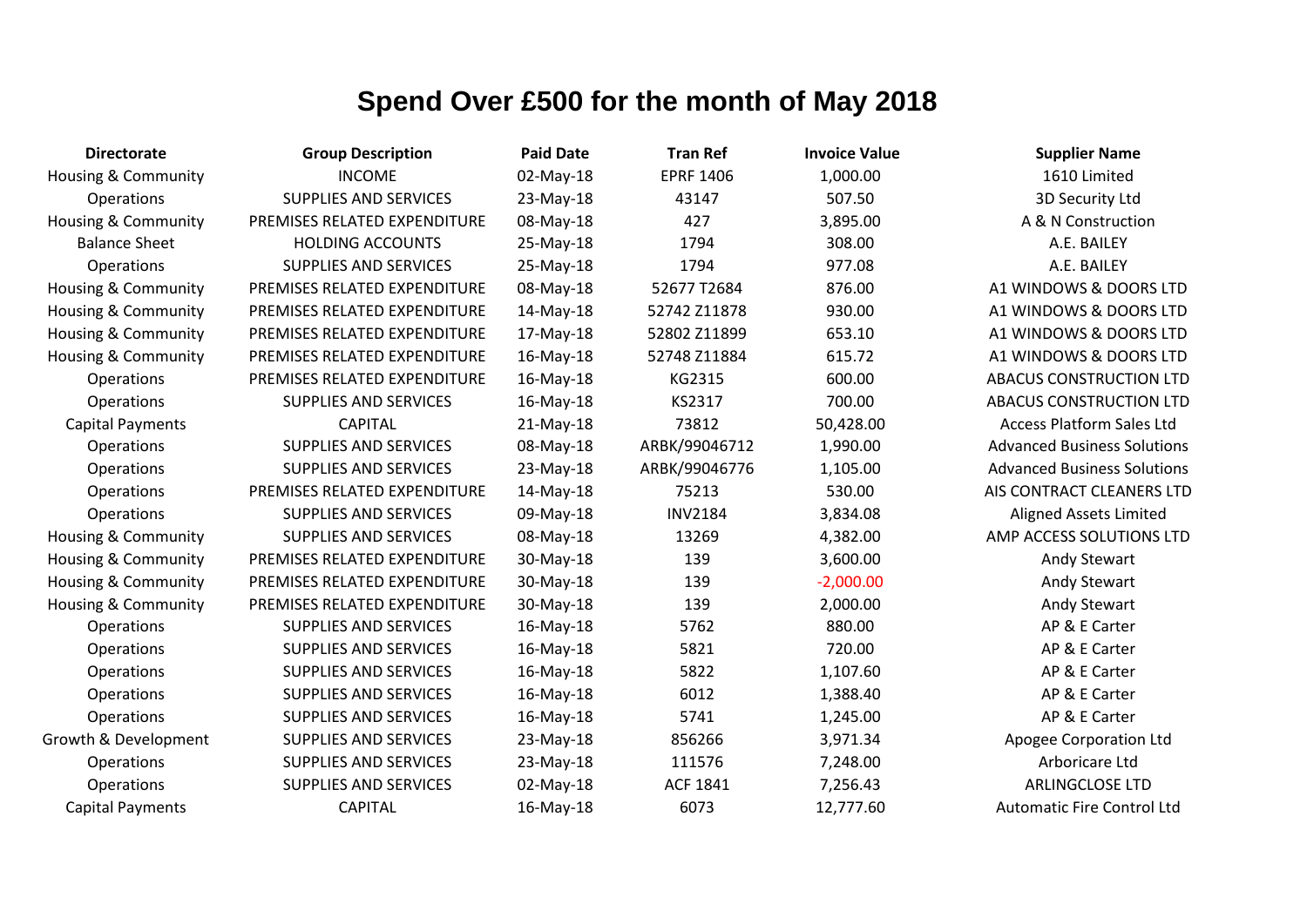| <b>Directorate</b>             | <b>Group Description</b>     | <b>Paid Date</b> | <b>Tran Ref</b>     | <b>Invoice Value</b> | <b>Supplier Name</b>                      |
|--------------------------------|------------------------------|------------------|---------------------|----------------------|-------------------------------------------|
| Growth & Development           | <b>SUPPLIES AND SERVICES</b> | 11-May-18        | 2052018             | 2,346.12             | <b>Bakers Coaches Holidays</b>            |
| Operations                     | PREMISES RELATED EXPENDITURE | $11-May-18$      | 97101088            | 523.57               | <b>Ball Colegrave</b>                     |
| Operations                     | PREMISES RELATED EXPENDITURE | 17-May-18        | 97041488            | 523.57               | <b>Ball Colegrave</b>                     |
| Operations                     | PREMISES RELATED EXPENDITURE | 11-May-18        | 111729              | 1,805.52             | <b>Barriers Direct</b>                    |
| Housing & Community            | PREMISES RELATED EXPENDITURE | 21-May-18        | 2946                | 4,174.25             | Bay Air Conditioning & Refrigeratio       |
| <b>Housing &amp; Community</b> | THIRD PARTY PAYMENTS         | 02-May-18        | <b>EPRF 1426</b>    | 1,125.00             | <b>BEACON LEE &amp; WARD</b>              |
| Housing & Community            | THIRD PARTY PAYMENTS         | 16-May-18        | <b>EPTF 1469</b>    | 560.31               | <b>BEACON LEE &amp; WARD</b>              |
| <b>Operations</b>              | <b>SUPPLIES AND SERVICES</b> | 08-May-18        | 451803              | 1,296.00             | Bemrose Booth Ltd                         |
| Housing & Community            | THIRD PARTY PAYMENTS         | 23-May-18        | <b>EPRF 1488</b>    | 726.23               | <b>BENNETT RESIDENTIAL</b>                |
| <b>Housing &amp; Community</b> | THIRD PARTY PAYMENTS         | 23-May-18        | <b>EPRF 1489</b>    | 575.00               | <b>BENNETT RESIDENTIAL</b>                |
| Growth & Development           | <b>SUPPLIES AND SERVICES</b> | 11-May-18        | 34850               | 2,586.60             | Berrys Coaches Ltd                        |
| <b>Operations</b>              | <b>SUPPLIES AND SERVICES</b> | 09-May-18        | 176997              | 1,073.49             | <b>BHGS Hayle</b>                         |
| Operations                     | <b>SUPPLIES AND SERVICES</b> | 04-May-18        | 12082               | 35,725.52            | <b>Bloom Procurement Services Limited</b> |
| <b>Cost of Services</b>        | <b>SUPPLIES AND SERVICES</b> | 04-May-18        | 12082               | 18,701.12            | <b>Bloom Procurement Services Limited</b> |
| Operations                     | <b>SUPPLIES AND SERVICES</b> | 25-May-18        | <b>UKINV-038288</b> | 1,180.99             | <b>Bottomline Technologies Limited</b>    |
| Operations                     | PREMISES RELATED EXPENDITURE | 21-May-18        | 987250275           | 1,173.30             | <b>British Gas Business (Electric)</b>    |
| Housing & Community            | PREMISES RELATED EXPENDITURE | 23-May-18        | 987250307           | 530.47               | <b>British Gas Business (Electric)</b>    |
| Operations                     | PREMISES RELATED EXPENDITURE | 23-May-18        | 987250299           | 1,080.53             | <b>British Gas Business (Electric)</b>    |
| Housing & Community            | PREMISES RELATED EXPENDITURE | 25-May-18        | 987250287           | 1,840.60             | <b>British Gas Business (Electric)</b>    |
| <b>Housing &amp; Community</b> | PREMISES RELATED EXPENDITURE | 25-May-18        | 987250286           | 2,319.68             | <b>British Gas Business (Electric)</b>    |
| Growth & Development           | <b>SUPPLIES AND SERVICES</b> | 25-May-18        | GLO-18-51030        | 3,775.89             | <b>BRUTON KNOWLES</b>                     |
| <b>Operations</b>              | PREMISES RELATED EXPENDITURE | 08-May-18        | 132379              | 6,614.72             | <b>CALE BRIPARC LTD</b>                   |
| Growth & Development           | <b>SUPPLIES AND SERVICES</b> | 30-May-18        | 6017102229          | 1,632.00             | Capita Property & Infrastructure Ltd      |
| Cost of Services               | <b>EMPLOYEES</b>             | 21-May-18        | 2506/0418           | 2,757.50             | <b>Carol Carpenter Training Ltd</b>       |
| Cost of Services               | <b>EMPLOYEES</b>             | $21-May-18$      | 2506/0418           | 3,242.50             | <b>Carol Carpenter Training Ltd</b>       |
| Growth & Development           | <b>SUPPLIES AND SERVICES</b> | 04-May-18        | F0052102            | 679.50               | Carter Jonas                              |
| Operations                     | <b>SUPPLIES AND SERVICES</b> | $21-May-18$      | 3112637             | 566.33               | <b>CCS MEDIA LTD</b>                      |
| Operations                     | <b>SUPPLIES AND SERVICES</b> | $21-May-18$      | 3140186             | 964.25               | <b>CCS MEDIA LTD</b>                      |
| Operations                     | <b>SUPPLIES AND SERVICES</b> | 04-May-18        | 3134902             | 4,910.00             | <b>CIPFA Business Limited</b>             |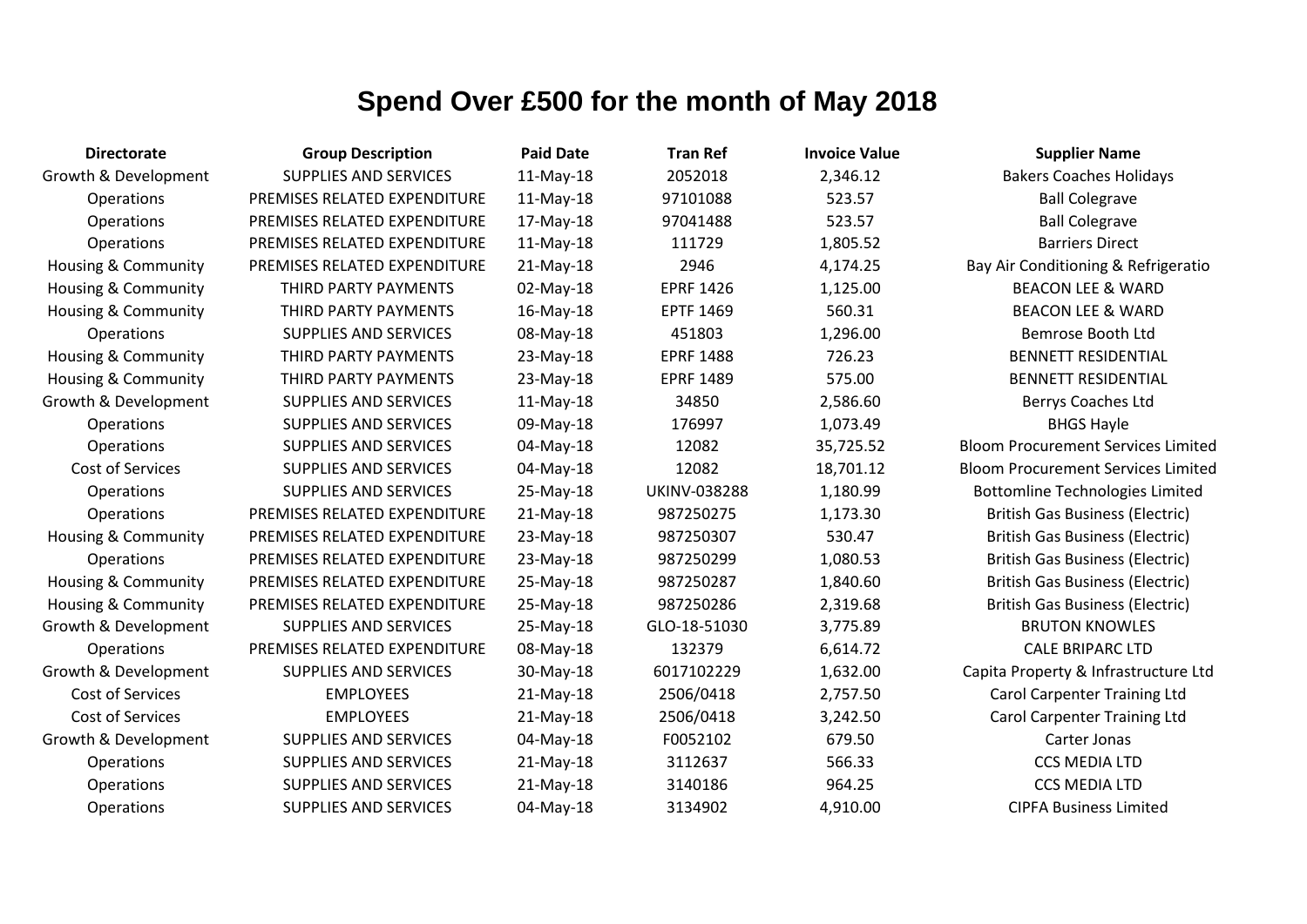| <b>Directorate</b>             | <b>Group Description</b>     | <b>Paid Date</b> | <b>Tran Ref</b>  | <b>Invoice Value</b> | <b>Supplier Name</b>                  |
|--------------------------------|------------------------------|------------------|------------------|----------------------|---------------------------------------|
| <b>Balance Sheet</b>           | <b>CURRENT ASSETS</b>        | 11-May-18        | TAU/177835       | 1,750.87             | <b>City Electrical Factors Ltd</b>    |
| <b>Balance Sheet</b>           | <b>CURRENT ASSETS</b>        | 25-May-18        | TAU/178373       | 962.45               | <b>City Electrical Factors Ltd</b>    |
| <b>Balance Sheet</b>           | <b>CURRENT ASSETS</b>        | 25-May-18        | TAU/177983       | 1,320.08             | <b>City Electrical Factors Ltd</b>    |
| <b>Balance Sheet</b>           | <b>CURRENT ASSETS</b>        | 30-May-18        | TAU/178644       | 1,679.56             | <b>City Electrical Factors Ltd</b>    |
| <b>Balance Sheet</b>           | <b>CURRENT ASSETS</b>        | 11-May-18        | 4119 AEP926      | 556.20               | <b>CITY PLUMBING SUPPLIES</b>         |
| Operations                     | <b>SUPPLIES AND SERVICES</b> | 30-May-18        | C/RB165751       | 1,589.43             | <b>CIVICA UK LTD</b>                  |
| Housing & Community            | <b>SUPPLIES AND SERVICES</b> | 02-May-18        | 798341           | 5,000.00             | <b>CLARKE WILLMOTT</b>                |
| Housing & Community            | <b>SUPPLIES AND SERVICES</b> | 04-May-18        | 798429           | 1,566.00             | <b>CLARKE WILLMOTT</b>                |
| <b>Capital Payments</b>        | <b>CAPITAL</b>               | 14-May-18        | 797469           | 2,554.00             | <b>CLARKE WILLMOTT</b>                |
| Growth & Development           | <b>SUPPLIES AND SERVICES</b> | 17-May-18        | 1399V            | 893.75               | Coast Communications & Mktg Ltd       |
| Housing & Community            | <b>TRANSFER PAYMENTS</b>     | 23-May-18        | <b>EPRF 1472</b> | 5,400.00             | <b>COMMUNITY COUNCIL FOR SOMERSET</b> |
| Operations                     | <b>TRANSFER PAYMENTS</b>     | 30-May-18        | 2013843          | 15,000.00            | <b>COMPASS DISABILITY SERVICES</b>    |
| <b>Operations</b>              | <b>SUPPLIES AND SERVICES</b> | 25-May-18        | <b>INV-3183</b>  | 1,951.52             | Computeam Ltd                         |
| <b>Capital Payments</b>        | <b>CAPITAL</b>               | 02-May-18        | 157348           | 2,886.00             | <b>COOMBER SECURITY SYSTEMS LTD</b>   |
| Operations                     | <b>EMPLOYEES</b>             | 08-May-18        | 519013           | 516.43               | <b>Cordant People</b>                 |
| Operations                     | <b>EMPLOYEES</b>             | 16-May-18        | 520216           | 540.45               | <b>Cordant People</b>                 |
| Operations                     | <b>EMPLOYEES</b>             | 16-May-18        | 520217           | 600.50               | <b>Cordant People</b>                 |
| Operations                     | <b>EMPLOYEES</b>             | 21-May-18        | 521490           | 522.44               | <b>Cordant People</b>                 |
| Operations                     | <b>EMPLOYEES</b>             | 23-May-18        | 521489           | 576.48               | <b>Cordant People</b>                 |
| Operations                     | <b>EMPLOYEES</b>             | 21-May-18        | 522584           | 594.50               | <b>Cordant People</b>                 |
| <b>Housing &amp; Community</b> | <b>SUPPLIES AND SERVICES</b> | 30-May-18        | 6994             | 2,195.00             | <b>CORGI Technical Services Ltd</b>   |
| Housing & Community            | <b>SUPPLIES AND SERVICES</b> | 30-May-18        | 7178             | 2,195.00             | <b>CORGI Technical Services Ltd</b>   |
| <b>Operations</b>              | PREMISES RELATED EXPENDITURE | 04-May-18        | 12963106         | 561.28               | <b>CORONA ENERGY RETAIL 4 LTD</b>     |
| Operations                     | <b>SUPPLIES AND SERVICES</b> | 16-May-18        | <b>EPRF 1456</b> | 1,500.00             | <b>Cotford St Luke Parish Council</b> |
| <b>Housing &amp; Community</b> | <b>SUPPLIES AND SERVICES</b> | 17-May-18        | 15428/50089/5    | 2,485.00             | Craddy Pitchers Ltd t/a Craddys       |
| <b>Capital Payments</b>        | <b>CAPITAL</b>               | 16-May-18        | <b>EPRF 1478</b> | 870.00               | Creech St Michael Village Hall        |
| <b>Capital Payments</b>        | <b>CAPITAL</b>               | 21-May-18        | <b>EPRF 1485</b> | 19,859.08            | Creech St Michael Village Hall        |
| Cost of Services               | <b>SUPPLIES AND SERVICES</b> | 30-May-18        | 20180516         | 999.00               | Crowcombe Court                       |
| Cost of Services               | <b>SUPPLIES AND SERVICES</b> | 30-May-18        | 20180516         | 251.00               | Crowcombe Court                       |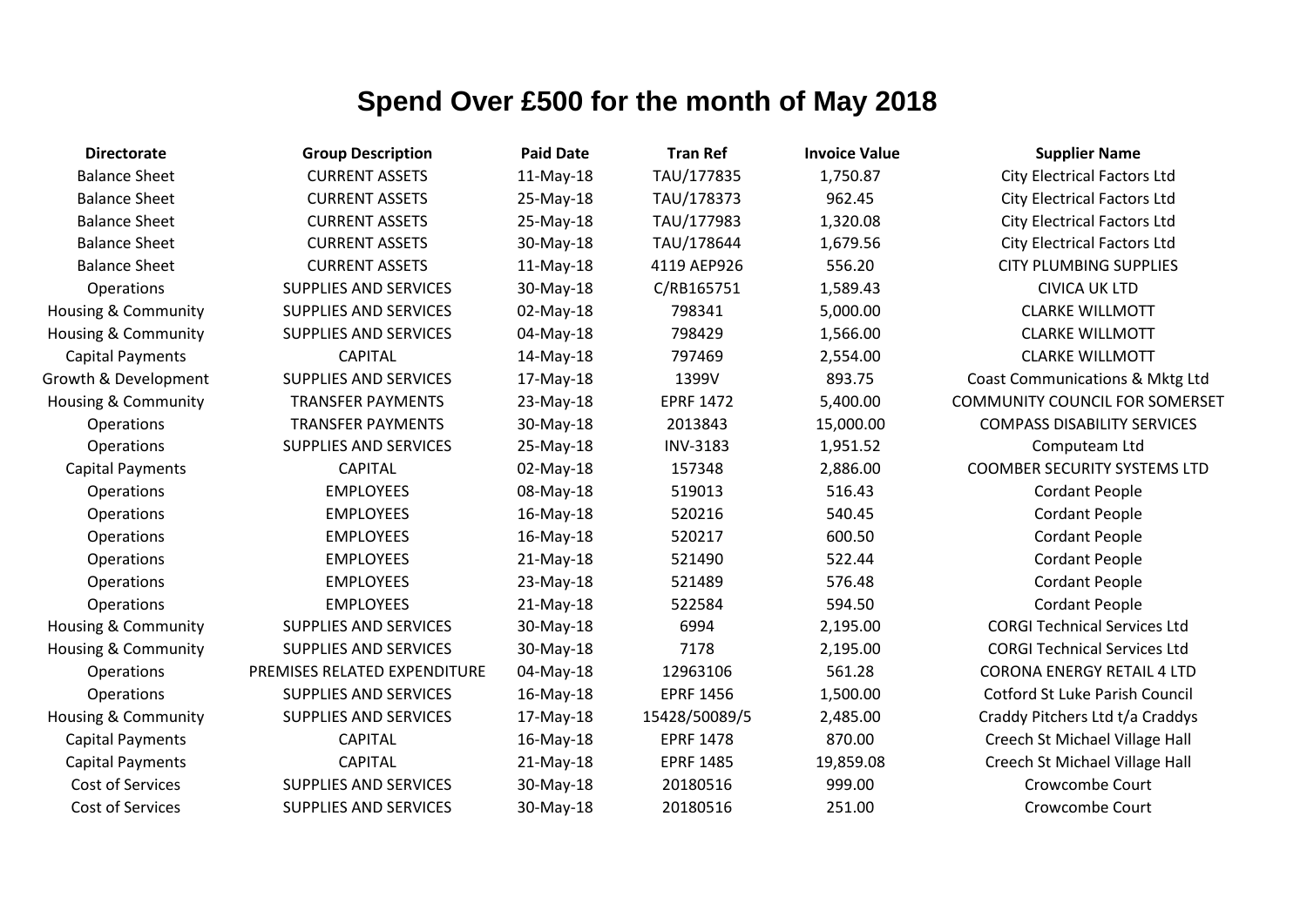| <b>Directorate</b>             | <b>Group Description</b>     | <b>Paid Date</b> | <b>Tran Ref</b>  | <b>Invoice Value</b> | <b>Supplier Name</b>                |
|--------------------------------|------------------------------|------------------|------------------|----------------------|-------------------------------------|
| Operations                     | <b>EMPLOYEES</b>             | 17-May-18        | <b>TDBC012</b>   | 800.00               | <b>CS Solutions Ltd</b>             |
| Cost of Services               | <b>EMPLOYEES</b>             | 17-May-18        | TDBC012          | 200.00               | <b>CS Solutions Ltd</b>             |
| Cost of Services               | <b>SUPPLIES AND SERVICES</b> | 23-May-18        | <b>TDBC011</b>   | 3,000.00             | <b>CS Solutions Ltd</b>             |
| <b>Housing &amp; Community</b> | <b>SUPPLIES AND SERVICES</b> | 08-May-18        | 10009375         | 1,248.00             | <b>CSL DualCom Ltd</b>              |
| <b>Capital Payments</b>        | <b>CAPITAL</b>               | 02-May-18        | 21987            | 951.30               | <b>Curtins Consulting Limited</b>   |
| <b>Capital Payments</b>        | <b>CAPITAL</b>               | 16-May-18        | 65747            | 48,455.32            | D R Jones (Yeovil) Ltd              |
| <b>Housing &amp; Community</b> | PREMISES RELATED EXPENDITURE | 08-May-18        | 3108             | 800.00               | DALE NIXON T/A TAUNTON FENCING COM  |
| <b>Housing &amp; Community</b> | PREMISES RELATED EXPENDITURE | 30-May-18        | 3126             | 1,088.00             | DALE NIXON T/A TAUNTON FENCING COM  |
| <b>Housing &amp; Community</b> | PREMISES RELATED EXPENDITURE | 25-May-18        | 3122             | 1,280.00             | DALE NIXON T/A TAUNTON FENCING COM  |
| Housing & Community            | PREMISES RELATED EXPENDITURE | 11-May-18        | SI138540         | 756.00               | Dale Power Solutions Ltd            |
| Growth & Development           | <b>INCOME</b>                | 16-May-18        | <b>EPRF 1473</b> | 1,800.00             | Design Review Panel                 |
| Housing & Community            | <b>SUPPLIES AND SERVICES</b> | 11-May-18        | 1513             | 8,314.25             | Devon Maintenance Plus Ltd          |
| <b>Housing &amp; Community</b> | SUPPLIES AND SERVICES        | 14-May-18        | 1517             | 5,193.25             | Devon Maintenance Plus Ltd          |
| <b>Balance Sheet</b>           | <b>CURRENT ASSETS</b>        | 23-May-18        | 1804/59139       | 1,194.56             | DEVONDALE ELECTRICAL DISTRIBUTORS L |
| Corporate Management           | SUPPLIES AND SERVICES        | 30-May-18        | 842072           | 941.09               | <b>Dillington Advertising</b>       |
| Growth & Development           | <b>INCOME</b>                | 30-May-18        | 842073           | 1,138.68             | <b>Dillington Advertising</b>       |
| Operations                     | PREMISES RELATED EXPENDITURE | 09-May-18        | 114575           | 764.35               | <b>Earley Ornamentals Ltd</b>       |
| Operations                     | PREMISES RELATED EXPENDITURE | 21-May-18        | 114899           | 2,063.14             | <b>Earley Ornamentals Ltd</b>       |
| Operations                     | PREMISES RELATED EXPENDITURE | 23-May-18        | 113385           | 1,238.30             | <b>Earley Ornamentals Ltd</b>       |
| Operations                     | <b>EMPLOYEES</b>             | $11-May-18$      | IN172780410      | 4,746.97             | Edenred (UK Group) Ltd              |
| Operations                     | <b>EMPLOYEES</b>             | 11-May-18        | IN172780410      | 9.49                 | Edenred (UK Group) Ltd              |
| Housing & Community            | PREMISES RELATED EXPENDITURE | 16-May-18        | 4176183          | 579.35               | <b>EDF Energy</b>                   |
| <b>Housing &amp; Community</b> | PREMISES RELATED EXPENDITURE | 16-May-18        | 417550           | 607.37               | <b>EDF Energy</b>                   |
| Housing & Community            | PREMISES RELATED EXPENDITURE | 16-May-18        | 4173873          | 1,808.58             | <b>EDF Energy</b>                   |
| Housing & Community            | PREMISES RELATED EXPENDITURE | 16-May-18        | 4174608          | 1,830.79             | <b>EDF Energy</b>                   |
| Housing & Community            | PREMISES RELATED EXPENDITURE | 16-May-18        | 4174913          | 539.73               | <b>EDF Energy</b>                   |
| Housing & Community            | PREMISES RELATED EXPENDITURE | 16-May-18        | 4174913          | 2.12                 | <b>EDF Energy</b>                   |
| <b>Housing &amp; Community</b> | PREMISES RELATED EXPENDITURE | 16-May-18        | 4175976          | 548.26               | <b>EDF Energy</b>                   |
| Operations                     | PREMISES RELATED EXPENDITURE | 16-May-18        | 4192874          | 1,106.35             | <b>EDF Energy</b>                   |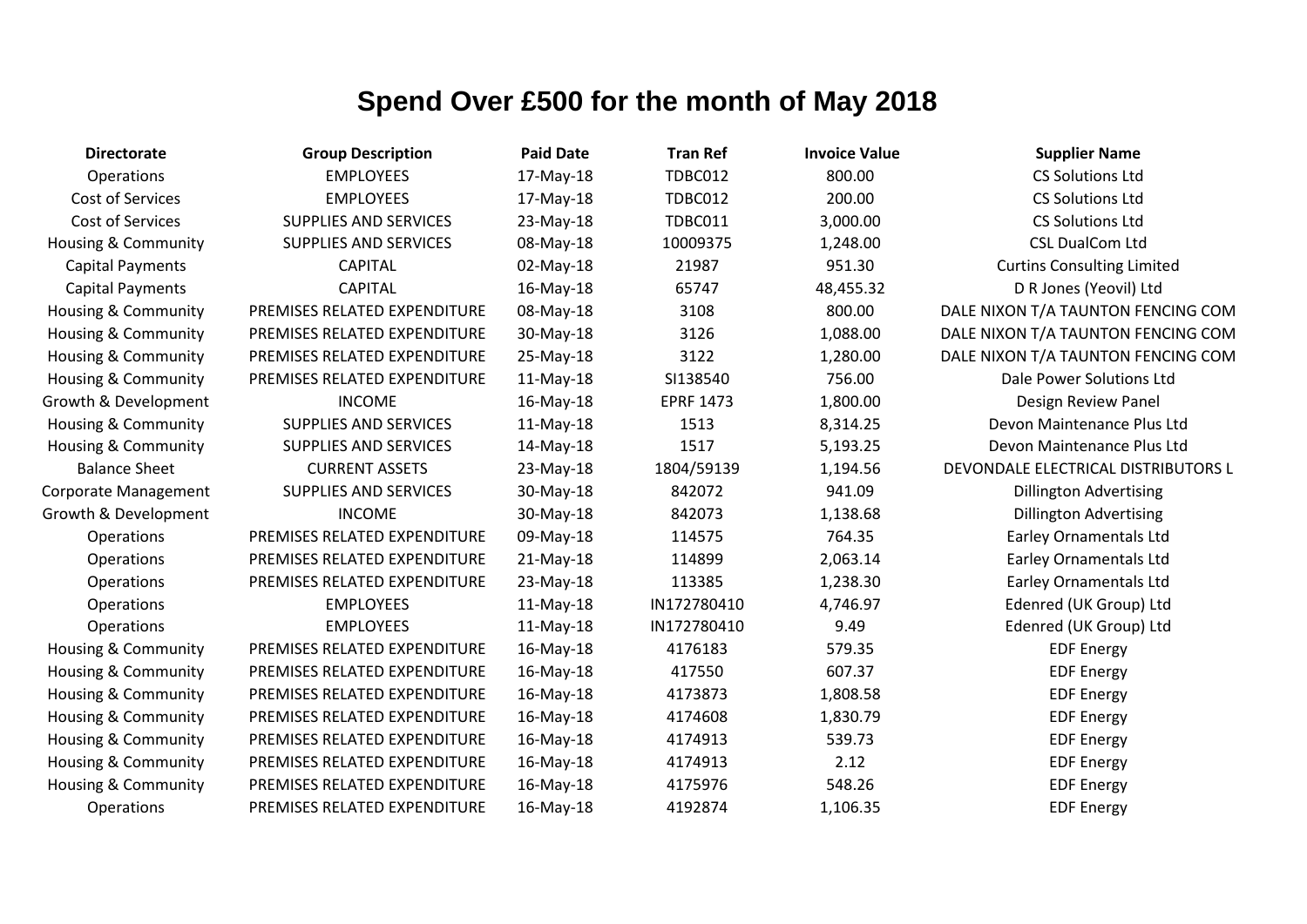| <b>Directorate</b>             | <b>Group Description</b>     | <b>Paid Date</b> | <b>Tran Ref</b> | <b>Invoice Value</b> | <b>Supplier Name</b>                   |
|--------------------------------|------------------------------|------------------|-----------------|----------------------|----------------------------------------|
| <b>Housing &amp; Community</b> | PREMISES RELATED EXPENDITURE | 30-May-18        | 4262132         | 1,744.84             | <b>EDF Energy</b>                      |
| Housing & Community            | PREMISES RELATED EXPENDITURE | 30-May-18        | 4262100         | 522.54               | <b>EDF Energy</b>                      |
| Housing & Community            | PREMISES RELATED EXPENDITURE | 30-May-18        | 4262073         | 540.55               | <b>EDF Energy</b>                      |
| <b>Housing &amp; Community</b> | <b>SUPPLIES AND SERVICES</b> | 23-May-18        | 106702          | 11,065.00            | Edward Nash LLP t/a Nash Partnership   |
| Corporate Management           | SUPPLIES AND SERVICES        | 30-May-18        | ERS1800537      | 4,522.49             | <b>ELECTORAL REFORM SERVICES</b>       |
| <b>Balance Sheet</b>           | <b>CURRENT ASSETS</b>        | 08-May-18        | 808-410610      | 844.07               | <b>Electric Center</b>                 |
| <b>Balance Sheet</b>           | <b>CURRENT ASSETS</b>        | 14-May-18        | 808-410993      | 545.13               | <b>Electric Center</b>                 |
| <b>Balance Sheet</b>           | <b>CURRENT ASSETS</b>        | $21-May-18$      | 808-411210      | 876.90               | <b>Electric Center</b>                 |
| <b>Capital Payments</b>        | <b>CAPITAL</b>               | $21-May-18$      | 17/2416/1100    | 787.50               | <b>Encompass Ecology Ltd</b>           |
| Housing & Community            | PREMISES RELATED EXPENDITURE | 14-May-18        | S0025259        | 881.49               | <b>Energy Assets Limited</b>           |
| <b>Capital Payments</b>        | <b>CAPITAL</b>               | $11-May-18$      | CSCT001600-001  | 81,952.26            | <b>ENGIE Regeneration (Apollo) Ltd</b> |
| <b>Capital Payments</b>        | <b>CAPITAL</b>               | $11-May-18$      | CSCT001600-002  | 7,480.00             | <b>ENGIE Regeneration (Apollo) Ltd</b> |
| Operations                     | <b>SUPPLIES AND SERVICES</b> | $21-May-18$      | TDBC-02-18      | 1,497.00             | enricoSmog ergonomic practitioners     |
| Housing & Community            | <b>EMPLOYEES</b>             | 08-May-18        | 348             | 8,416.60             | <b>Esense Limited</b>                  |
| <b>Capital Payments</b>        | <b>CAPITAL</b>               | 04-May-18        | IT16915         | 1,034.25             | European Asbestos Services Ltd         |
| <b>Capital Payments</b>        | <b>CAPITAL</b>               | 04-May-18        | IT16916         | 1,034.25             | European Asbestos Services Ltd         |
| <b>Capital Payments</b>        | <b>CAPITAL</b>               | 04-May-18        | IT16059         | 1,034.25             | European Asbestos Services Ltd         |
| <b>Capital Payments</b>        | <b>CAPITAL</b>               | 04-May-18        | IT16102         | 1,034.25             | European Asbestos Services Ltd         |
| <b>Capital Payments</b>        | <b>CAPITAL</b>               | 04-May-18        | IT16138         | 1,034.25             | European Asbestos Services Ltd         |
| <b>Capital Payments</b>        | <b>CAPITAL</b>               | 04-May-18        | IT16387         | 1,034.25             | European Asbestos Services Ltd         |
| <b>Capital Payments</b>        | <b>CAPITAL</b>               | 04-May-18        | <b>IT16388</b>  | 1,034.25             | European Asbestos Services Ltd         |
| <b>Capital Payments</b>        | <b>CAPITAL</b>               | 04-May-18        | IT16455         | 1,034.25             | European Asbestos Services Ltd         |
| <b>Capital Payments</b>        | <b>CAPITAL</b>               | 09-May-18        | IT16053         | 1,034.25             | European Asbestos Services Ltd         |
| <b>Capital Payments</b>        | <b>CAPITAL</b>               | 09-May-18        | IT16058         | 1,034.25             | European Asbestos Services Ltd         |
| <b>Capital Payments</b>        | <b>CAPITAL</b>               | 09-May-18        | IT6074          | 1,034.25             | European Asbestos Services Ltd         |
| <b>Capital Payments</b>        | <b>CAPITAL</b>               | $21-May-18$      | IT17041         | 1,034.25             | European Asbestos Services Ltd         |
| <b>Capital Payments</b>        | <b>CAPITAL</b>               | $21-May-18$      | IT17031         | 1,034.25             | European Asbestos Services Ltd         |
| <b>Operations</b>              | <b>SUPPLIES AND SERVICES</b> | 09-May-18        | 18101315        | 1,689.96             | Facultatieve Technologies Ltd          |
| Operations                     | <b>SUPPLIES AND SERVICES</b> | 09-May-18        | 18101724        | 1,446.00             | Facultatieve Technologies Ltd          |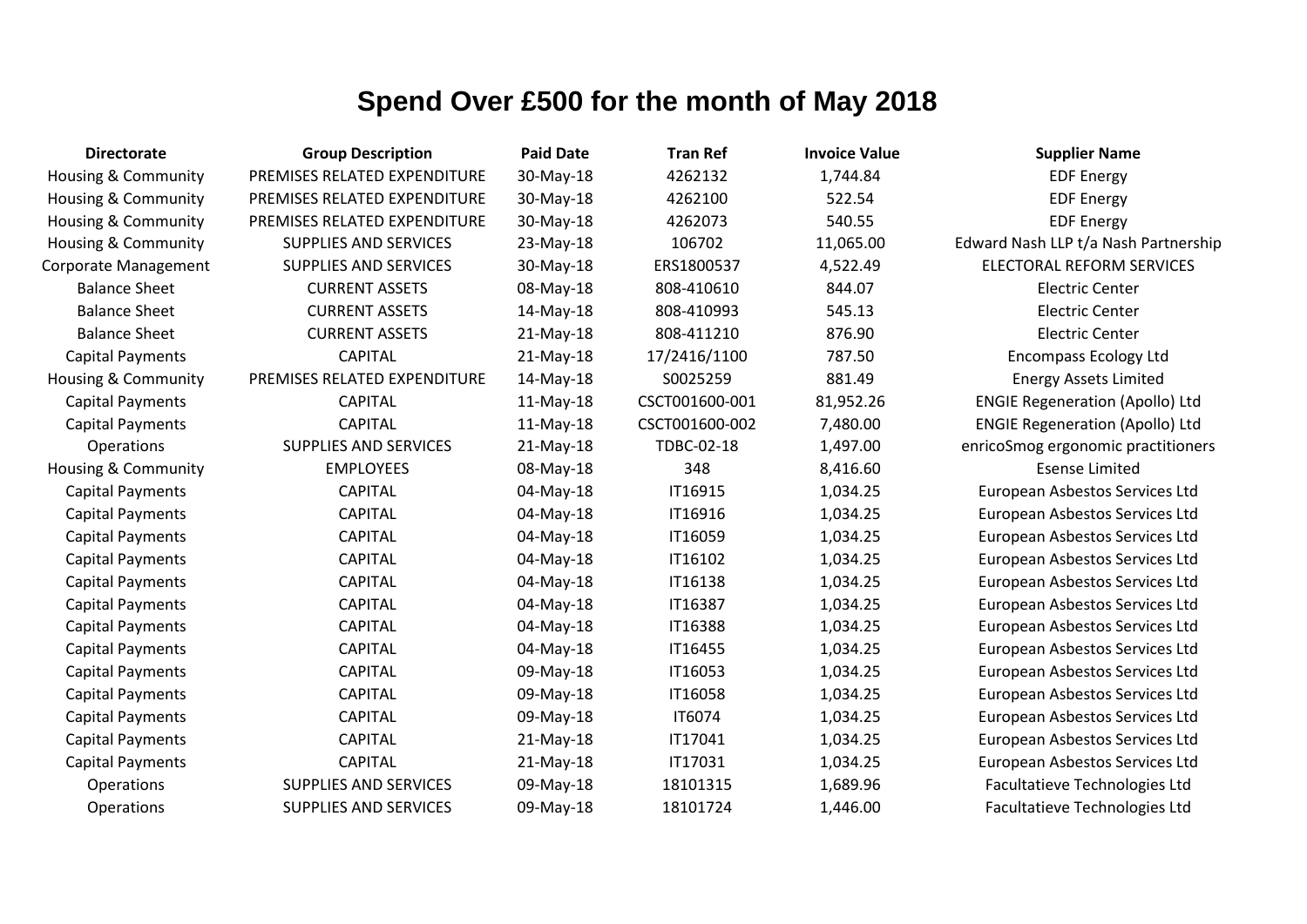| <b>Directorate</b>             | <b>Group Description</b>      | <b>Paid Date</b> | <b>Tran Ref</b>  | <b>Invoice Value</b> | <b>Supplier Name</b>                 |
|--------------------------------|-------------------------------|------------------|------------------|----------------------|--------------------------------------|
| Operations                     | <b>SUPPLIES AND SERVICES</b>  | 23-May-18        | 18101876         | 696.04               | Facultatieve Technologies Ltd        |
| Cost of Services               | <b>SUPPLIES AND SERVICES</b>  | 11-May-18        | 3605             | 80,697.00            | Firmstep                             |
| Cost of Services               | <b>SUPPLIES AND SERVICES</b>  | 11-May-18        | 3695             | 16,115.00            | Firmstep                             |
| <b>Housing &amp; Community</b> | <b>EMPLOYEES</b>              | 17-May-18        | <b>IDT2001</b>   | 1,080.00             | <b>First Business Management</b>     |
| Operations                     | <b>SUPPLIES AND SERVICES</b>  | 04-May-18        | SI182410         | 800.00               | Fleet (Line Markers) Limited         |
| Operations                     | <b>SUPPLIES AND SERVICES</b>  | 02-May-18        | SI182593         | 1,600.00             | Fleet (Line Markers) Limited         |
| Operations                     | <b>SUPPLIES AND SERVICES</b>  | 30-May-18        | SI183369         | 800.00               | Fleet (Line Markers) Limited         |
| Operations                     | TRANSPORT RELATED EXPENDITURE | 16-May-18        | 178175           | 7,394.04             | Fleet Solutions from BT              |
| Operations                     | TRANSPORT RELATED EXPENDITURE | 16-May-18        | 178175           | 526.62               | Fleet Solutions from BT              |
| Operations                     | <b>SUPPLIES AND SERVICES</b>  | 17-May-18        | <b>EPRF 1416</b> | 750.00               | Friends of French Weir Park          |
| Operations                     | <b>SUPPLIES AND SERVICES</b>  | 16-May-18        | GA1414905        | 887.65               | <b>Gamma Business Communications</b> |
| Growth & Development           | <b>SUPPLIES AND SERVICES</b>  | 08-May-18        | 3359             | 650.00               | <b>Gareth Machell</b>                |
| Operations                     | <b>SUPPLIES AND SERVICES</b>  | 14-May-18        | 455              | 1,132.50             | GB Sport & Leisure UK Ltd            |
| <b>Capital Payments</b>        | <b>CAPITAL</b>                | 23-May-18        | 748568           | 2,458.80             | <b>GLASDON UK LTD</b>                |
| Housing & Community            | <b>SUPPLIES AND SERVICES</b>  | 02-May-18        | L2074            | 4,817.50             | Haldons Ltd                          |
| Growth & Development           | <b>SUPPLIES AND SERVICES</b>  | 09-May-18        | 816              | 1,168.75             | <b>Harrison Brookes Architects</b>   |
| Housing & Community            | <b>EMPLOYEES</b>              | 04-May-18        | 1008468592       | 1,350.57             | <b>HAYS Specialist Recruitment</b>   |
| Housing & Community            | <b>EMPLOYEES</b>              | 04-May-18        | 1008488101       | 86.68                | <b>HAYS Specialist Recruitment</b>   |
| <b>Housing &amp; Community</b> | <b>EMPLOYEES</b>              | 04-May-18        | 1008488101       | 1,714.08             | <b>HAYS Specialist Recruitment</b>   |
| Housing & Community            | <b>EMPLOYEES</b>              | 04-May-18        | 1008453639       | 1,312.50             | <b>HAYS Specialist Recruitment</b>   |
| <b>Housing &amp; Community</b> | <b>EMPLOYEES</b>              | 30-May-18        | 1008509996       | 2,250.95             | <b>HAYS Specialist Recruitment</b>   |
| Housing & Community            | <b>SUPPLIES AND SERVICES</b>  | $16$ -May- $18$  | 8E+14            | 3,371.00             | <b>HMCTS</b>                         |
| Housing & Community            | <b>SUPPLIES AND SERVICES</b>  | 16-May-18        | 8E+14            | 1,421.00             | <b>HMCTS</b>                         |
| <b>Housing &amp; Community</b> | <b>SUPPLIES AND SERVICES</b>  | 02-May-18        | 17833            | 2,500.00             | <b>Housing Partners Ltd</b>          |
| <b>Capital Payments</b>        | <b>CAPITAL</b>                | 04-May-18        | 155901 / 28136   | 7,464.04             | <b>HOWARDS CITROEN</b>               |
| Housing & Community            | PREMISES RELATED EXPENDITURE  | 02-May-18        | 994/0143326      | 795.64               | Howdens Joinery                      |
| Housing & Community            | PREMISES RELATED EXPENDITURE  | 09-May-18        | 994/0143299      | 826.66               | Howdens Joinery                      |
| <b>Housing &amp; Community</b> | PREMISES RELATED EXPENDITURE  | 09-May-18        | 994/0143567      | 857.22               | Howdens Joinery                      |
| Housing & Community            | PREMISES RELATED EXPENDITURE  | 11-May-18        | 994/0142597      | 782.31               | Howdens Joinery                      |
|                                |                               |                  |                  |                      |                                      |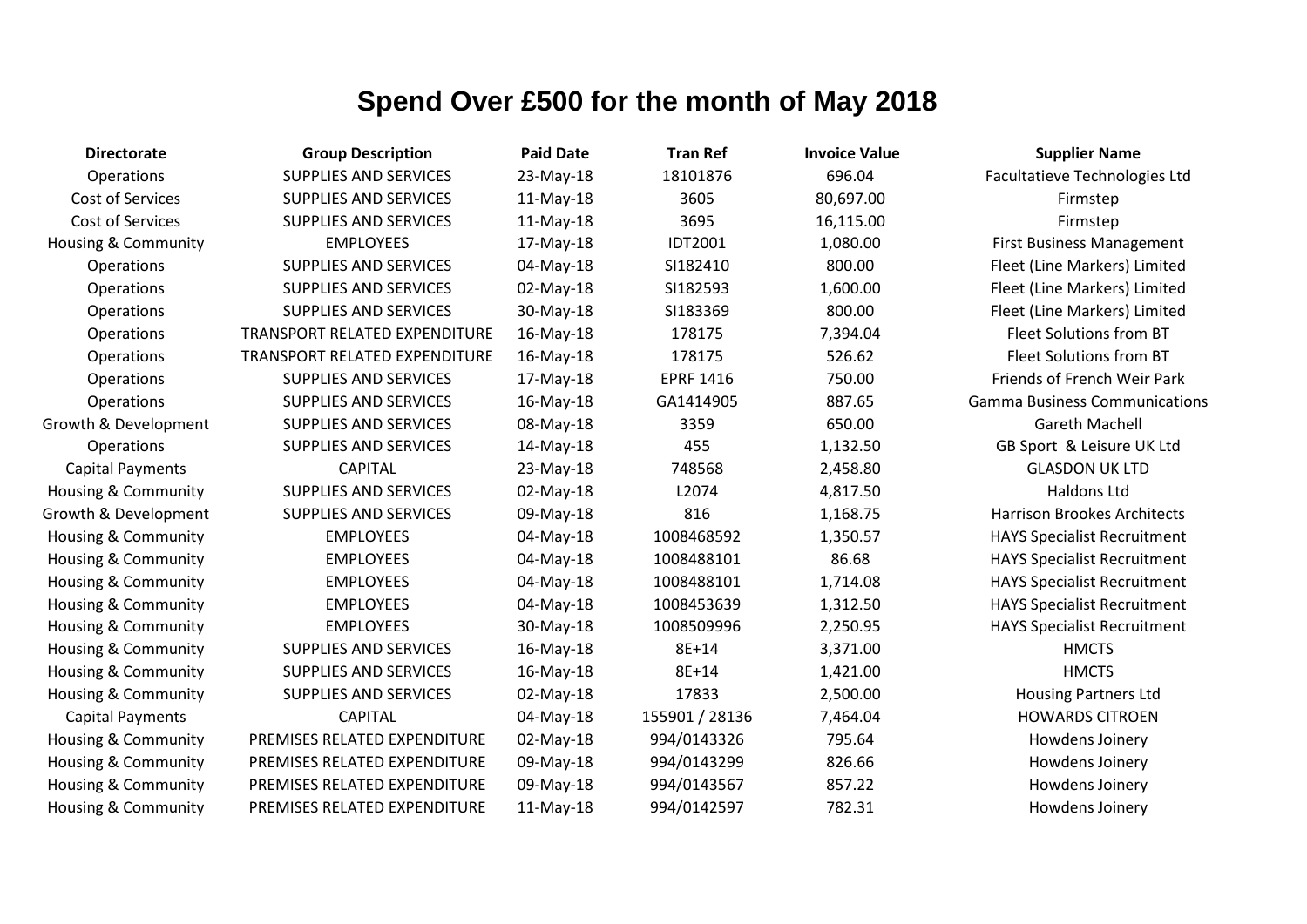| <b>Directorate</b>             | <b>Group Description</b>     | <b>Paid Date</b> | <b>Tran Ref</b> | <b>Invoice Value</b> | <b>Supplier Name</b>           |
|--------------------------------|------------------------------|------------------|-----------------|----------------------|--------------------------------|
| Housing & Community            | PREMISES RELATED EXPENDITURE | 14-May-18        | 9944/0143412    | 978.40               | Howdens Joinery                |
| Housing & Community            | PREMISES RELATED EXPENDITURE | 14-May-18        | 994/0143413     | 875.55               | Howdens Joinery                |
| Housing & Community            | PREMISES RELATED EXPENDITURE | 17-May-18        | 994/0143832     | 727.04               | Howdens Joinery                |
| <b>Housing &amp; Community</b> | PREMISES RELATED EXPENDITURE | 23-May-18        | 994/0144279     | 817.46               | Howdens Joinery                |
| <b>Housing &amp; Community</b> | PREMISES RELATED EXPENDITURE | 23-May-18        | 994/0144092     | 755.10               | Howdens Joinery                |
| Operations                     | THIRD PARTY PAYMENTS         | 21-May-18        | GM757995        | 51,462.58            | Idverde                        |
| Operations                     | <b>SUPPLIES AND SERVICES</b> | 25-May-18        | 3849191         | 34,928.40            | <b>INSIGHT DIRECT (UK) LTD</b> |
| Operations                     | <b>SUPPLIES AND SERVICES</b> | 25-May-18        | 3849191         | 12,904.76            | <b>INSIGHT DIRECT (UK) LTD</b> |
| Operations                     | PREMISES RELATED EXPENDITURE | $11-May-18$      | 181914WC        | 511.21               | Interserve FS (UK) Ltd         |
| Operations                     | PREMISES RELATED EXPENDITURE | 11-May-18        | 181914WC        | 183.61               | Interserve FS (UK) Ltd         |
| <b>Housing &amp; Community</b> | PREMISES RELATED EXPENDITURE | 11-May-18        | 181914WC        | 82.25                | Interserve FS (UK) Ltd         |
| Operations                     | PREMISES RELATED EXPENDITURE | $11-May-18$      | 181914WC        | 183.60               | Interserve FS (UK) Ltd         |
| Operations                     | PREMISES RELATED EXPENDITURE | $11-May-18$      | 181914WC        | 137.70               | Interserve FS (UK) Ltd         |
| Operations                     | PREMISES RELATED EXPENDITURE | $11-May-18$      | 181914WC        | 183.61               | Interserve FS (UK) Ltd         |
| Operations                     | PREMISES RELATED EXPENDITURE | $11-May-18$      | 181914WC        | 455.33               | Interserve FS (UK) Ltd         |
| Operations                     | PREMISES RELATED EXPENDITURE | $11-May-18$      | 181914WC        | 489.60               | Interserve FS (UK) Ltd         |
| Operations                     | PREMISES RELATED EXPENDITURE | 11-May-18        | 181914WC        | 451.76               | Interserve FS (UK) Ltd         |
| Housing & Community            | PREMISES RELATED EXPENDITURE | $11-May-18$      | 181914WC        | 55.33                | Interserve FS (UK) Ltd         |
| Housing & Community            | PREMISES RELATED EXPENDITURE | 08-May-18        | 167A            | 690.00               | J C Electrical Services        |
| Housing & Community            | PREMISES RELATED EXPENDITURE | 14-May-18        | 168             | 635.00               | J C Electrical Services        |
| Housing & Community            | PREMISES RELATED EXPENDITURE | 14-May-18        | 168             | 120.00               | J C Electrical Services        |
| Housing & Community            | PREMISES RELATED EXPENDITURE | 21-May-18        | 169             | 1,275.00             | J C Electrical Services        |
| Housing & Community            | PREMISES RELATED EXPENDITURE | 30-May-18        | 170             | 3,325.00             | J C Electrical Services        |
| Housing & Community            | PREMISES RELATED EXPENDITURE | 30-May-18        | 170             | 80.00                | J C Electrical Services        |
| <b>Housing &amp; Community</b> | PREMISES RELATED EXPENDITURE | 16-May-18        | 105             | 685.00               | J Thomas t/a JT Roofing        |
| Housing & Community            | PREMISES RELATED EXPENDITURE | 16-May-18        | 105             | $-660.00$            | J Thomas t/a JT Roofing        |
| Housing & Community            | PREMISES RELATED EXPENDITURE | 16-May-18        | 105             | 660.00               | J Thomas t/a JT Roofing        |
| Housing & Community            | PREMISES RELATED EXPENDITURE | 16-May-18        | 104A            | 2,013.00             | J Thomas t/a JT Roofing        |
| Housing & Community            | PREMISES RELATED EXPENDITURE | 16-May-18        | 104A            | $-1,848.00$          | J Thomas t/a JT Roofing        |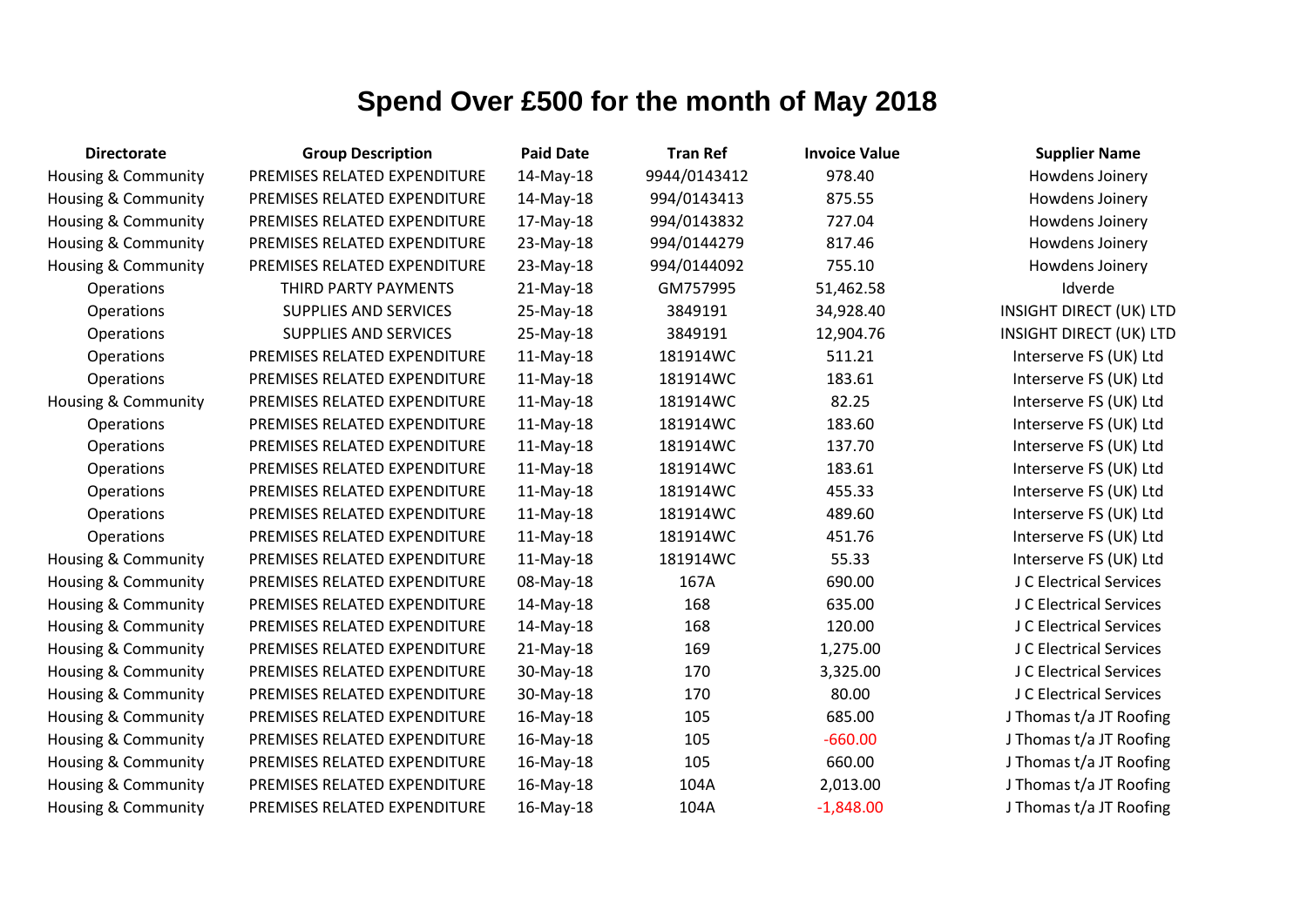| <b>Directorate</b>             | <b>Group Description</b>             | <b>Paid Date</b> | <b>Tran Ref</b> | <b>Invoice Value</b> | <b>Supplier Name</b>                |
|--------------------------------|--------------------------------------|------------------|-----------------|----------------------|-------------------------------------|
| <b>Housing &amp; Community</b> | PREMISES RELATED EXPENDITURE         | 16-May-18        | 104A            | 1,848.00             | J Thomas t/a JT Roofing             |
| <b>Housing &amp; Community</b> | PREMISES RELATED EXPENDITURE         | 23-May-18        | 107             | 612.00               | J Thomas t/a JT Roofing             |
| Housing & Community            | PREMISES RELATED EXPENDITURE         | 23-May-18        | 107             | $-132.00$            | J Thomas t/a JT Roofing             |
| Housing & Community            | PREMISES RELATED EXPENDITURE         | 23-May-18        | 107             | 132.00               | J Thomas t/a JT Roofing             |
| <b>Housing &amp; Community</b> | PREMISES RELATED EXPENDITURE         | 25-May-18        | 106             | 690.00               | J Thomas t/a JT Roofing             |
| <b>Housing &amp; Community</b> | PREMISES RELATED EXPENDITURE         | 25-May-18        | 106             | $-495.00$            | J Thomas t/a JT Roofing             |
| <b>Housing &amp; Community</b> | PREMISES RELATED EXPENDITURE         | 25-May-18        | 106             | 495.00               | J Thomas t/a JT Roofing             |
| Operations                     | TRANSPORT RELATED EXPENDITURE        | $11-May-18$      | 8764            | 4,972.80             | Jaama Ltd                           |
| <b>Capital Payments</b>        | <b>CAPITAL</b>                       | 02-May-18        | 687131          | 14,825.00            | James Mason Limited t/as Masons Kin |
| <b>Balance Sheet</b>           | <b>CURRENT ASSETS</b>                | $11-May-18$      | 602600          | 1,380.00             | James Mason Limited t/as Masons Kin |
| <b>Capital Payments</b>        | <b>CAPITAL</b>                       | 04-May-18        | 17708           | 925.00               | Kendall Kingscott Ltd               |
| Operations                     | PREMISES RELATED EXPENDITURE         | 11-May-18        | 104850          | 1,482.98             | Kernock Park Plants Ltd             |
| Operations                     | PREMISES RELATED EXPENDITURE         | $11-May-18$      | 47237           | 5,544.00             | Kingsdown Nurseries                 |
| Operations                     | PREMISES RELATED EXPENDITURE         | $11-May-18$      | 47237           | 231.38               | Kingsdown Nurseries                 |
| Operations                     | <b>SUPPLIES AND SERVICES</b>         | 25-May-18        | 1137027052      | 6,148.86             | Konica Minolta                      |
| Operations                     | <b>SUPPLIES AND SERVICES</b>         | 25-May-18        | 1137304702      | 7,343.68             | Konica Minolta                      |
| <b>Housing &amp; Community</b> | PREMISES RELATED EXPENDITURE         | 25-May-18        | 2373            | 675.00               | L J Langabeer                       |
| <b>Housing &amp; Community</b> | PREMISES RELATED EXPENDITURE         | $11-May-18$      | 9038027970      | 562.68               | Lafarge Tarmac Trading Ltd          |
| Housing & Community            | <b>SUPPLIES AND SERVICES</b>         | 23-May-18        | ARINV/00281929  | 2,000.00             | Lambert Smith Hampton               |
| Housing & Community            | <b>SUPPLIES AND SERVICES</b>         | 02-May-18        | ARINV/00278265  | 1,251.00             | Lambert Smith Hampton               |
| Growth & Development           | <b>SUPPLIES AND SERVICES</b>         | 04-May-18        | INVJGH16        | 12,500.00            | <b>Landmark Chambers</b>            |
| Corporate Management           | SUPPLIES AND SERVICES                | 23-May-18        | 293950          | 1,654.00             | Latcham Direct Ltd                  |
| Corporate Management           | <b>SUPPLIES AND SERVICES</b>         | 30-May-18        | PST-104353      | 1,593.57             | Latcham Direct Ltd                  |
| <b>Housing &amp; Community</b> | <b>TRANSPORT RELATED EXPENDITURE</b> | 09-May-18        | MR16861491      | 1,196.67             | Lex Autolease Ltd                   |
| <b>Housing &amp; Community</b> | TRANSPORT RELATED EXPENDITURE        | 09-May-18        | MR16861491      | 302.47               | Lex Autolease Ltd                   |
| Operations                     | TRANSPORT RELATED EXPENDITURE        | 09-May-18        | MR16861491      | 302.47               | Lex Autolease Ltd                   |
| Housing & Community            | PREMISES RELATED EXPENDITURE         | 08-May-18        | INV-22819       | 970.00               | <b>LMS Highways Ltd</b>             |
| Corporate Management           | <b>SUPPLIES AND SERVICES</b>         | 30-May-18        | 40158741        | 272.50               | LOCAL GOVERNMENT ASSOCIATION        |
| Cost of Services               | <b>SUPPLIES AND SERVICES</b>         | 30-May-18        | 40158741        | 272.50               | LOCAL GOVERNMENT ASSOCIATION        |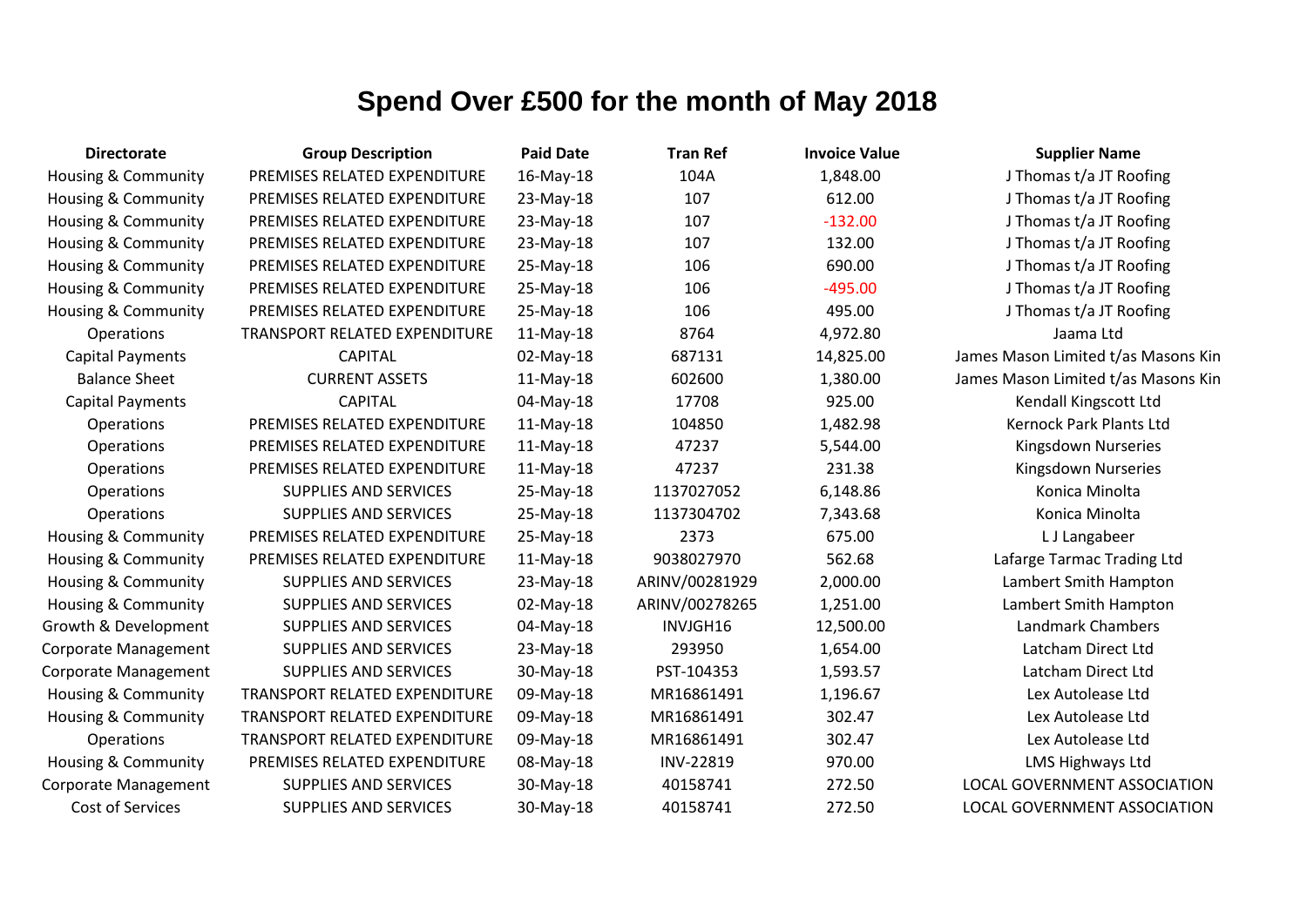| <b>Directorate</b>             | <b>Group Description</b>     | <b>Paid Date</b> | <b>Tran Ref</b> | <b>Invoice Value</b> | <b>Supplier Name</b>                       |
|--------------------------------|------------------------------|------------------|-----------------|----------------------|--------------------------------------------|
| <b>Capital Payments</b>        | <b>CAPITAL</b>               | 16-May-18        | 2892            | 202,058.38           | Low Carbon Exchange Ltd                    |
| <b>Capital Payments</b>        | <b>CAPITAL</b>               | 16-May-18        | 2893            | 1,165.93             | Low Carbon Exchange Ltd                    |
| Housing & Community            | <b>INCOME</b>                | $21-May-18$      | SIN00053804/C   | 6,594.38             | Low Carbon Exchange Ltd                    |
| <b>Capital Payments</b>        | <b>CAPITAL</b>               | 17-May-18        | #415            | 4,210.00             | Low Carbon Expert Ltd                      |
| Operations                     | PREMISES RELATED EXPENDITURE | 23-May-18        | 20424           | 1,287.00             | M B H Industrial Services Ltd              |
| <b>Housing &amp; Community</b> | <b>SUPPLIES AND SERVICES</b> | 25-May-18        | 20439           | 2,213.00             | M B H Industrial Services Ltd              |
| Housing & Community            | PREMISES RELATED EXPENDITURE | 25-May-18        | 20452           | 969.00               | M B H Industrial Services Ltd              |
| Housing & Community            | PREMISES RELATED EXPENDITURE | 25-May-18        | 20456           | 798.00               | M B H Industrial Services Ltd              |
| Housing & Community            | PREMISES RELATED EXPENDITURE | 25-May-18        | $\overline{2}$  | 9,589.00             | M&I SHIER                                  |
| <b>Capital Payments</b>        | <b>CAPITAL</b>               | 17-May-18        | 34709-0318673   | 71,982.39            | Mace Limited                               |
| Housing & Community            | <b>SUPPLIES AND SERVICES</b> | 16-May-18        | 30978           | 2,616.04             | Mailadoc Ltd                               |
| Housing & Community            | <b>EMPLOYEES</b>             | 21-May-18        | 145             | 2,219.53             | Mark Prichard                              |
| Cost of Services               | <b>SUPPLIES AND SERVICES</b> | 14-May-18        | 411             | 3,913.40             | MARTIN JAMES CONSULTANCY LTD               |
| Operations                     | <b>SUPPLIES AND SERVICES</b> | 23-May-18        | SI207178        | 533.63               | <b>MasterCard Payment Gateway Services</b> |
| Operations                     | <b>SUPPLIES AND SERVICES</b> | 23-May-18        | SI207178        | 258.72               | <b>MasterCard Payment Gateway Services</b> |
| Operations                     | <b>SUPPLIES AND SERVICES</b> | 23-May-18        | SI207178        | 22.52                | <b>MasterCard Payment Gateway Services</b> |
| Operations                     | <b>SUPPLIES AND SERVICES</b> | 23-May-18        | SI207178        | 3.37                 | <b>MasterCard Payment Gateway Services</b> |
| <b>Housing &amp; Community</b> | <b>SUPPLIES AND SERVICES</b> | 23-May-18        | SI207178        | 219.36               | <b>MasterCard Payment Gateway Services</b> |
| <b>Operations</b>              | <b>SUPPLIES AND SERVICES</b> | 23-May-18        | SI207178        | 12.40                | <b>MasterCard Payment Gateway Services</b> |
| <b>Balance Sheet</b>           | <b>HOLDING ACCOUNTS</b>      | 04-May-18        | IN23613         | 25,321.86            | Matrix SCM Ltd                             |
| <b>Balance Sheet</b>           | <b>HOLDING ACCOUNTS</b>      | 02-May-18        | <b>IN23528</b>  | 20,749.96            | Matrix SCM Ltd                             |
| <b>Balance Sheet</b>           | <b>HOLDING ACCOUNTS</b>      | 04-May-18        | IN23700         | 15,620.40            | Matrix SCM Ltd                             |
| <b>Balance Sheet</b>           | <b>HOLDING ACCOUNTS</b>      | 30-May-18        | IN23786         | 36,355.95            | Matrix SCM Ltd                             |
| <b>Balance Sheet</b>           | <b>HOLDING ACCOUNTS</b>      | 30-May-18        | IN23871         | 18,325.14            | Matrix SCM Ltd                             |
| <b>Cost of Services</b>        | <b>SUPPLIES AND SERVICES</b> | 16-May-18        | 3109899         | 11,362.80            | <b>MENDIP DISTRICT COUNCIL</b>             |
| Cost of Services               | <b>SUPPLIES AND SERVICES</b> | 16-May-18        | 3109899         | 2,237.20             | <b>MENDIP DISTRICT COUNCIL</b>             |
| Cost of Services               | <b>SUPPLIES AND SERVICES</b> | 16-May-18        | 3109899         | 1,942.54             | <b>MENDIP DISTRICT COUNCIL</b>             |
| Cost of Services               | <b>SUPPLIES AND SERVICES</b> | 16-May-18        | 3109899         | 382.46               | <b>MENDIP DISTRICT COUNCIL</b>             |
| Growth & Development           | <b>SUPPLIES AND SERVICES</b> | 04-May-18        | 3110060         | 2,730.00             | <b>MENDIP DISTRICT COUNCIL</b>             |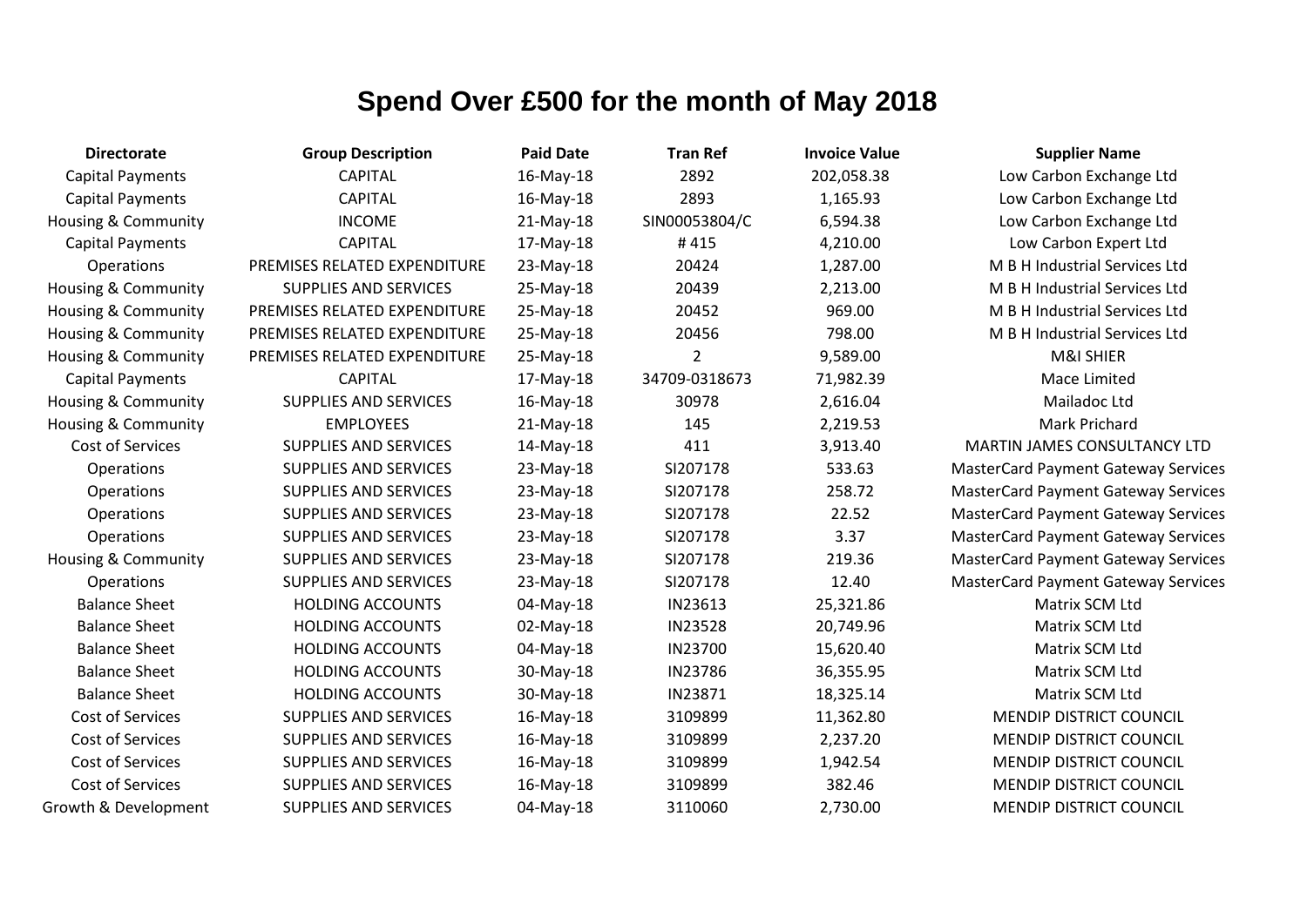| <b>Directorate</b>             | <b>Group Description</b>             | <b>Paid Date</b> | <b>Tran Ref</b> | <b>Invoice Value</b> | <b>Supplier Name</b>                    |
|--------------------------------|--------------------------------------|------------------|-----------------|----------------------|-----------------------------------------|
| <b>Corporate Management</b>    | THIRD PARTY PAYMENTS                 | $21-May-18$      | 3110269         | 140,322.96           | MENDIP DISTRICT COUNCIL                 |
| Corporate Management           | THIRD PARTY PAYMENTS                 | 25-May-18        | 3110376         | 16,742.91            | <b>MENDIP DISTRICT COUNCIL</b>          |
| <b>Operations</b>              | PREMISES RELATED EXPENDITURE         | 02-May-18        | M3097           | 3,108.27             | Mercury Infrastructure Services Ltd     |
| Operations                     | PREMISES RELATED EXPENDITURE         | 02-May-18        | M3116           | 3,108.27             | Mercury Infrastructure Services Ltd     |
| Growth & Development           | <b>SUPPLIES AND SERVICES</b>         | 30-May-18        | 4529            | 1,860.00             | Microcopy Systems Ltd                   |
| <b>Capital Payments</b>        | <b>CAPITAL</b>                       | 08-May-18        | IN028529/010    | 876,632.19           | Midas Construction Ltd.                 |
| <b>Capital Payments</b>        | <b>CAPITAL</b>                       | 16-May-18        | IN004558/001    | 73,323.94            | Mi-Space (UK) Ltd                       |
| Operations                     | <b>SUPPLIES AND SERVICES</b>         | $21-May-18$      | 52/660860       | 2,045.16             | MITIE Security Ltd                      |
| Housing & Community            | PREMISES RELATED EXPENDITURE         | 11-May-18        | 15623           | 2,093.59             | <b>MMES 2012 LTD</b>                    |
| Housing & Community            | PREMISES RELATED EXPENDITURE         | 14-May-18        | 15639           | 1,657.22             | <b>MMES 2012 LTD</b>                    |
| Housing & Community            | PREMISES RELATED EXPENDITURE         | 30-May-18        | 15661           | 2,253.49             | <b>MMES 2012 LTD</b>                    |
| <b>Capital Payments</b>        | <b>CAPITAL</b>                       | 02-May-18        | 2018207         | 3,500.00             | Modern Mindset Limited                  |
| Operations                     | <b>SUPPLIES AND SERVICES</b>         | 04-May-18        | 8658            | 1,280.00             | Montaz Engineering Solutions Ltd        |
| Housing & Community            | TRANSPORT RELATED EXPENDITURE        | $21-May-18$      | 8782            | 1,250.08             | <b>Montaz Engineering Solutions Ltd</b> |
| <b>Operations</b>              | TRANSPORT RELATED EXPENDITURE        | 23-May-18        | 8791            | 504.66               | Montaz Engineering Solutions Ltd        |
| Operations                     | TRANSPORT RELATED EXPENDITURE        | $21-May-18$      | 8793            | 981.82               | Montaz Engineering Solutions Ltd        |
| Operations                     | TRANSPORT RELATED EXPENDITURE        | 23-May-18        | 8789            | 689.45               | Montaz Engineering Solutions Ltd        |
| Housing & Community            | <b>TRANSPORT RELATED EXPENDITURE</b> | 25-May-18        | 8802            | 1,008.64             | Montaz Engineering Solutions Ltd        |
| Housing & Community            | PREMISES RELATED EXPENDITURE         | 02-May-18        | 205             | 745.63               | Mr Keven Pearse                         |
| Housing & Community            | PREMISES RELATED EXPENDITURE         | 08-May-18        | 206             | 699.33               | Mr Keven Pearse                         |
| Housing & Community            | PREMISES RELATED EXPENDITURE         | 16-May-18        | 207             | 695.88               | Mr Keven Pearse                         |
| <b>Housing &amp; Community</b> | PREMISES RELATED EXPENDITURE         | 16-May-18        | 208             | 745.22               | Mr Keven Pearse                         |
| Housing & Community            | PREMISES RELATED EXPENDITURE         | 23-May-18        | 209             | 797.44               | Mr Keven Pearse                         |
| Operations                     | TRANSPORT RELATED EXPENDITURE        | $21-May-18$      | 421167          | 1,372.00             | MST LTD T/A PARKINS INDUSTRIAL SUPP     |
| <b>Capital Payments</b>        | <b>CAPITAL</b>                       | 16-May-18        | 419240          | 2,000.00             | MST LTD T/A PARKINS INDUSTRIAL SUPP     |
| <b>Capital Payments</b>        | <b>CAPITAL</b>                       | 16-May-18        | 418930          | 5,550.00             | MST LTD T/A PARKINS INDUSTRIAL SUPP     |
| Growth & Development           | <b>SUPPLIES AND SERVICES</b>         | 08-May-18        | AREXT/00203934  | 3,399.20             | <b>National Express Ltd</b>             |
| Growth & Development           | <b>SUPPLIES AND SERVICES</b>         | 14-May-18        | 50291           | 2,150.00             | Newsco Insider Ltd                      |
| <b>Balance Sheet</b>           | <b>CURRENT ASSETS</b>                | 17-May-18        | SI/04410556     | 787.00               | <b>Nomix Enviro Limited</b>             |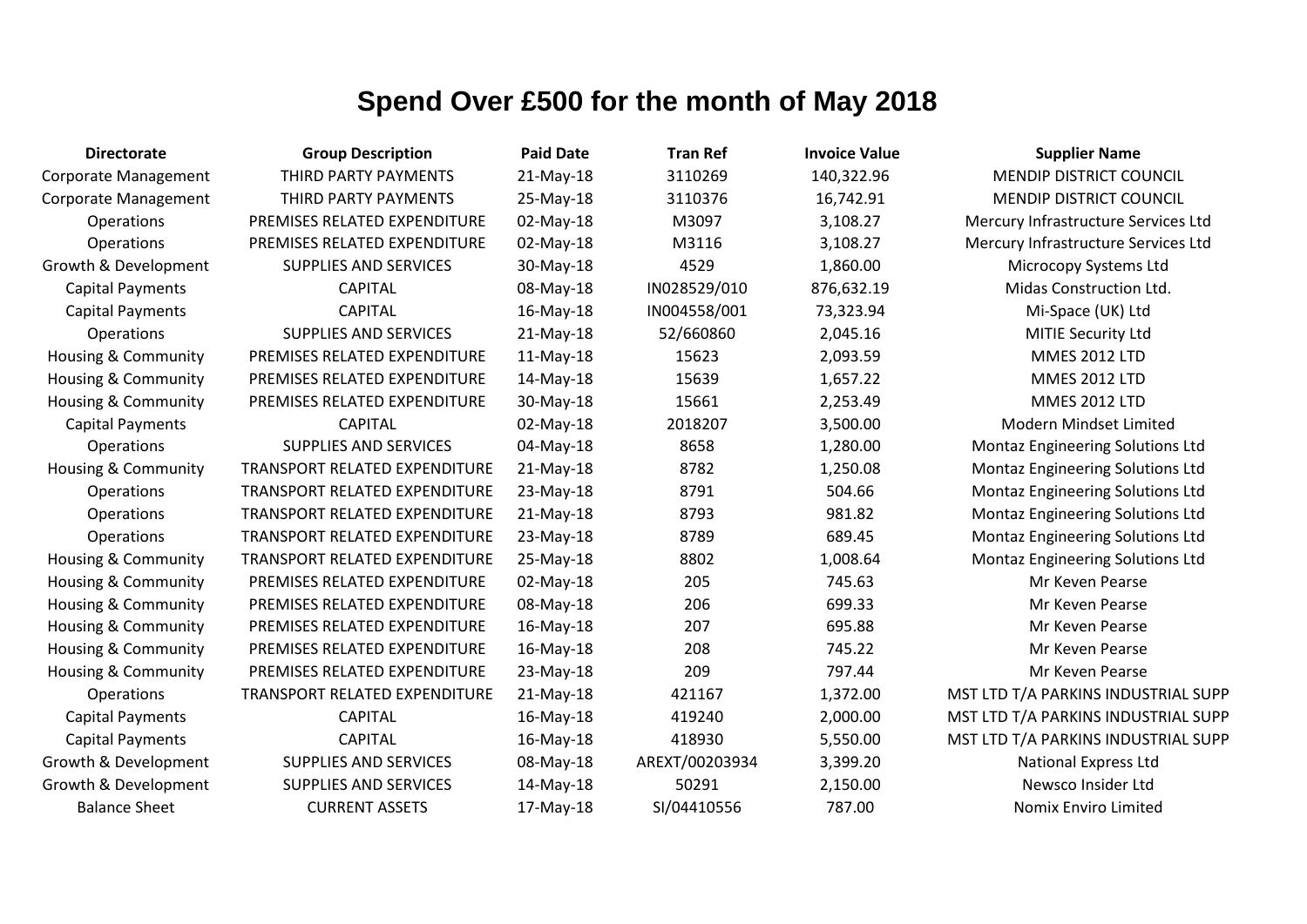| <b>Directorate</b>             | <b>Group Description</b>     | <b>Paid Date</b> | <b>Tran Ref</b>                      | <b>Invoice Value</b> | <b>Supplier Name</b>                       |
|--------------------------------|------------------------------|------------------|--------------------------------------|----------------------|--------------------------------------------|
| <b>Balance Sheet</b>           | <b>CURRENT ASSETS</b>        | 16-May-18        | SI/04410694                          | 893.90               | <b>Nomix Enviro Limited</b>                |
| Operations                     | <b>EMPLOYEES</b>             | 02-May-18        | 16440311                             | 536.25               | <b>Office Angels</b>                       |
| Operations                     | <b>EMPLOYEES</b>             | 04-May-18        | 16440312                             | 536.25               | <b>Office Angels</b>                       |
| Operations                     | <b>EMPLOYEES</b>             | $21-May-18$      | 16444799                             | 529.10               | <b>Office Angels</b>                       |
| Housing & Community            | PREMISES RELATED EXPENDITURE | 04-May-18        | 1107186                              | 620.00               | <b>Otter South West LTD</b>                |
| <b>Capital Payments</b>        | <b>CAPITAL</b>               | 11-May-18        | 1107252                              | 16,272.85            | <b>Otter South West LTD</b>                |
| Housing & Community            | PREMISES RELATED EXPENDITURE | 16-May-18        | 1107185                              | 640.00               | <b>Otter South West LTD</b>                |
| <b>Capital Payments</b>        | <b>CAPITAL</b>               | 16-May-18        | 1107245                              | 8,438.53             | <b>Otter South West LTD</b>                |
| Growth & Development           | <b>SUPPLIES AND SERVICES</b> | 23-May-18        | 27722                                | 1,192.00             | P J SIGNS (TAUNTON) LTD                    |
| Housing & Community            | PREMISES RELATED EXPENDITURE | 02-May-18        | 15596604                             | 799.98               | PC World Business                          |
| <b>Housing &amp; Community</b> | PREMISES RELATED EXPENDITURE | 02-May-18        | 15596604                             | 549.96               | PC World Business                          |
| <b>Operations</b>              | PREMISES RELATED EXPENDITURE | 21-May-18        | 79947                                | 678.60               | PENTLAND PLANTS LIMITED                    |
| <b>Housing &amp; Community</b> | SUPPLIES AND SERVICES        | 16-May-18        | 52822                                | 11,175.00            | PICK EVERARD                               |
| Operations                     | <b>SUPPLIES AND SERVICES</b> | 08-May-18        | 81070003                             | 5,970.75             | Pitney Bowes Ltd                           |
| Operations                     | SUPPLIES AND SERVICES        | 08-May-18        | 81070003                             | 8.00                 | Pitney Bowes Ltd                           |
| <b>Capital Payments</b>        | <b>CAPITAL</b>               | 08-May-18        | 31181                                | 3,580.00             | PLAYDALE PLAYGROUNDS LTD                   |
| <b>Capital Payments</b>        | <b>CAPITAL</b>               | 16-May-18        | 9883                                 | 10,350.00            | Pro-Fit                                    |
| <b>Capital Payments</b>        | <b>CAPITAL</b>               | 16-May-18        | 9883                                 | $-750.00$            | Pro-Fit                                    |
| <b>Capital Payments</b>        | <b>CAPITAL</b>               | 16-May-18        | 9883                                 | 750.00               | Pro-Fit                                    |
| <b>Housing &amp; Community</b> | PREMISES RELATED EXPENDITURE | 02-May-18        | 7763ACU864                           | 1,996.22             | PTS (Plumbing Trade Supplies)              |
| Housing & Community            | PREMISES RELATED EXPENDITURE | 02-May-18        | 7763ACU516                           | 2,052.37             | PTS (Plumbing Trade Supplies)              |
| <b>Housing &amp; Community</b> | PREMISES RELATED EXPENDITURE | 25-May-18        | 169                                  | 2,500.00             | PW SOLUTIONS                               |
| <b>Capital Payments</b>        | <b>CAPITAL</b>               | 23-May-18        | 67                                   | 34,684.10            | R W GALE LTD                               |
| Operations                     | PREMISES RELATED EXPENDITURE | 23-May-18        | 69                                   | 16,679.30            | R W GALE LTD                               |
| Housing & Community            | SUPPLIES AND SERVICES        |                  | 21-May-18 icted Commercial Confident | 972.00               | <b>Redacted Commercial Confidentiality</b> |
| Housing & Community            | SUPPLIES AND SERVICES        |                  | 21-May-18 icted Commercial Confident | 510.00               | <b>Redacted Commercial Confidentiality</b> |
| Growth & Development           | SUPPLIES AND SERVICES        |                  | 25-May-18 icted Commercial Confident | 2,850.00             | <b>Redacted Commercial Confidentiality</b> |
| <b>Housing &amp; Community</b> | SUPPLIES AND SERVICES        |                  | 02-May-18 icted Commercial Confident | 1,300.00             | <b>Redacted Commercial Confidentiality</b> |
| <b>Housing &amp; Community</b> | <b>SUPPLIES AND SERVICES</b> |                  | 02-May-18 icted Commercial Confident | 1,890.72             | <b>Redacted Commercial Confidentiality</b> |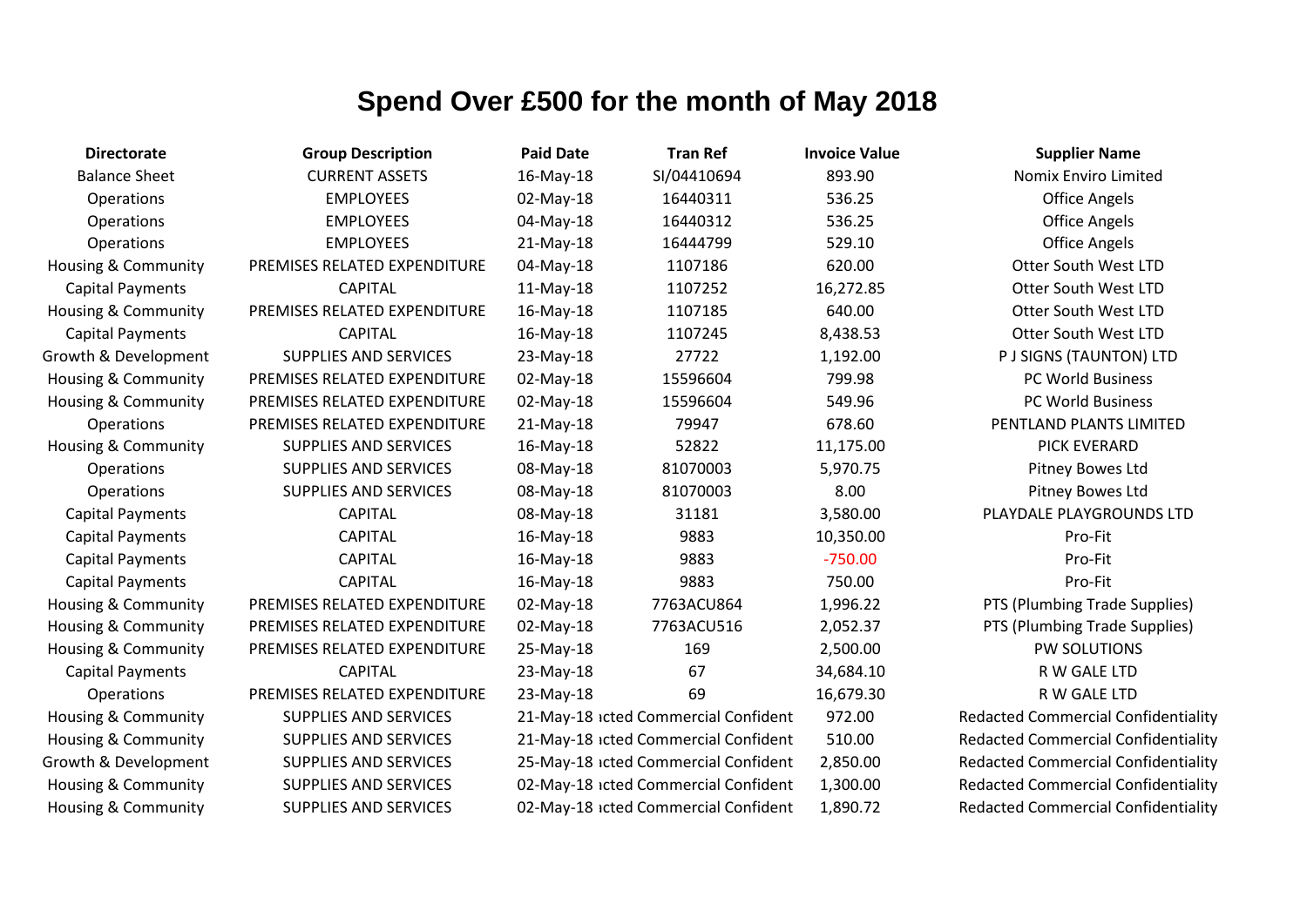| <b>Directorate</b>             | <b>Group Description</b> | <b>Paid Date</b> | <b>Tran Ref</b>               | <b>Invoice Value</b> | <b>Supplier Name</b>     |
|--------------------------------|--------------------------|------------------|-------------------------------|----------------------|--------------------------|
| Housing & Community            | <b>EMPLOYEES</b>         | 04-May-18        | <b>Redacted Personal Data</b> | 707.10               | <b>Redacted Personal</b> |
| Housing & Community            | <b>EMPLOYEES</b>         | 04-May-18        | <b>Redacted Personal Data</b> | 650.44               | <b>Redacted Personal</b> |
| <b>Housing &amp; Community</b> | <b>EMPLOYEES</b>         | 04-May-18        | <b>Redacted Personal Data</b> | 505.50               | <b>Redacted Personal</b> |
| Housing & Community            | <b>EMPLOYEES</b>         | 04-May-18        | <b>Redacted Personal Data</b> | 537.69               | <b>Redacted Personal</b> |
| <b>Housing &amp; Community</b> | <b>EMPLOYEES</b>         | 11-May-18        | <b>Redacted Personal Data</b> | 631.88               | <b>Redacted Personal</b> |
| <b>Housing &amp; Community</b> | <b>EMPLOYEES</b>         | 11-May-18        | <b>Redacted Personal Data</b> | 723.46               | Redacted Personal        |
| Housing & Community            | <b>EMPLOYEES</b>         | 30-May-18        | <b>Redacted Personal Data</b> | 635.63               | <b>Redacted Personal</b> |
| Housing & Community            | <b>EMPLOYEES</b>         | 21-May-18        | <b>Redacted Personal Data</b> | 895.72               | <b>Redacted Personal</b> |
| <b>Housing &amp; Community</b> | <b>EMPLOYEES</b>         | $21-May-18$      | <b>Redacted Personal Data</b> | 639.68               | <b>Redacted Personal</b> |
| Housing & Community            | <b>EMPLOYEES</b>         | 25-May-18        | <b>Redacted Personal Data</b> | 735.00               | <b>Redacted Personal</b> |
| Housing & Community            | <b>EMPLOYEES</b>         | 25-May-18        | <b>Redacted Personal Data</b> | 625.46               | <b>Redacted Personal</b> |
| Housing & Community            | <b>EMPLOYEES</b>         | 25-May-18        | <b>Redacted Personal Data</b> | 1,029.00             | <b>Redacted Personal</b> |
| <b>Housing &amp; Community</b> | <b>EMPLOYEES</b>         | 25-May-18        | <b>Redacted Personal Data</b> | 858.75               | <b>Redacted Personal</b> |
| Housing & Community            | <b>EMPLOYEES</b>         | 25-May-18        | <b>Redacted Personal Data</b> | 635.63               | <b>Redacted Personal</b> |
| Operations                     | <b>EMPLOYEES</b>         | 04-May-18        | <b>Redacted Personal Data</b> | 1,821.75             | <b>Redacted Personal</b> |
| Operations                     | <b>EMPLOYEES</b>         | $11-May-18$      | <b>Redacted Personal Data</b> | 1,821.75             | <b>Redacted Personal</b> |
| Operations                     | <b>EMPLOYEES</b>         | 16-May-18        | <b>Redacted Personal Data</b> | 1,457.40             | <b>Redacted Personal</b> |
| Operations                     | <b>EMPLOYEES</b>         | 25-May-18        | <b>Redacted Personal Data</b> | 1,457.40             | <b>Redacted Personal</b> |
| <b>Housing &amp; Community</b> | <b>EMPLOYEES</b>         | 02-May-18        | <b>Redacted Personal Data</b> | 2,100.00             | <b>Redacted Personal</b> |
| <b>Capital Payments</b>        | <b>CAPITAL</b>           | 21-May-18        | <b>Redacted Personal Data</b> | 20,279.28            | <b>Redacted Personal</b> |
| <b>Housing &amp; Community</b> | <b>EMPLOYEES</b>         | 08-May-18        | <b>Redacted Personal Data</b> | 1,350.00             | <b>Redacted Personal</b> |
| Housing & Community            | <b>EMPLOYEES</b>         | 14-May-18        | <b>Redacted Personal Data</b> | 1,440.00             | <b>Redacted Personal</b> |
| Cost of Services               | <b>EMPLOYEES</b>         | $21-May-18$      | <b>Redacted Personal Data</b> | 1,800.00             | Redacted Personal        |
| <b>Housing &amp; Community</b> | <b>EMPLOYEES</b>         | 30-May-18        | <b>Redacted Personal Data</b> | 625.00               | <b>Redacted Personal</b> |
| Cost of Services               | <b>EMPLOYEES</b>         | 30-May-18        | <b>Redacted Personal Data</b> | 1,175.00             | <b>Redacted Personal</b> |
| Operations                     | <b>EMPLOYEES</b>         | 16-May-18        | <b>Redacted Personal Data</b> | 740.00               | <b>Redacted Personal</b> |
| Operations                     | <b>EMPLOYEES</b>         | 25-May-18        | <b>Redacted Personal Data</b> | 740.00               | <b>Redacted Personal</b> |
| Operations                     | <b>EMPLOYEES</b>         | 04-May-18        | <b>Redacted Personal Data</b> | 1,755.00             | <b>Redacted Personal</b> |
| Operations                     | <b>EMPLOYEES</b>         | 04-May-18        | <b>Redacted Personal Data</b> | 1,605.24             | <b>Redacted Personal</b> |

Redacted Personal Data Redacted Personal Data Redacted Personal Data Redacted Personal Data Redacted Personal Data Redacted Personal Data Redacted Personal Data Redacted Personal Data Redacted Personal Data Redacted Personal Data Redacted Personal Data Redacted Personal Data Redacted Personal Data Redacted Personal Data Redacted Personal Data **Redacted Personal Data** Redacted Personal Data **Redacted Personal Data** Redacted Personal Data Redacted Personal Data Redacted Personal Data Redacted Personal Data Redacted Personal Data Redacted Personal Data Redacted Personal Data Redacted Personal Data **Redacted Personal Data** Redacted Personal Data Redacted Personal Data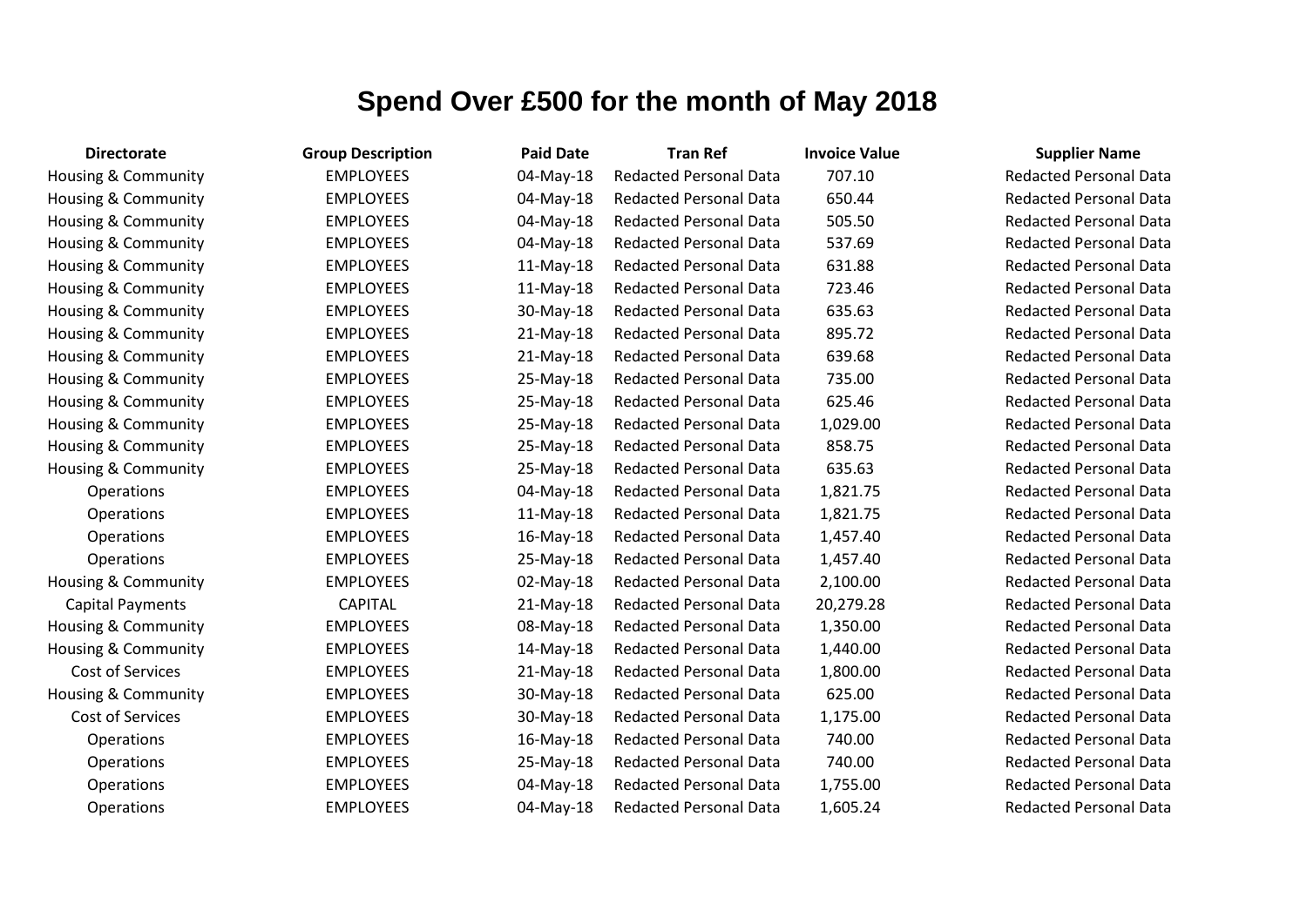| <b>Directorate</b>             | <b>Group Description</b>     | <b>Paid Date</b> | <b>Tran Ref</b>               | <b>Invoice Value</b> | <b>Supplier Name</b>     |
|--------------------------------|------------------------------|------------------|-------------------------------|----------------------|--------------------------|
| Housing & Community            | <b>EMPLOYEES</b>             | 23-May-18        | <b>Redacted Personal Data</b> | 1,575.00             | <b>Redacted Personal</b> |
| Housing & Community            | <b>EMPLOYEES</b>             | 17-May-18        | <b>Redacted Personal Data</b> | 1,575.00             | <b>Redacted Personal</b> |
| Housing & Community            | <b>EMPLOYEES</b>             | 17-May-18        | <b>Redacted Personal Data</b> | 1,575.00             | <b>Redacted Personal</b> |
| Housing & Community            | <b>EMPLOYEES</b>             | 17-May-18        | <b>Redacted Personal Data</b> | 1,575.00             | <b>Redacted Personal</b> |
| Housing & Community            | <b>EMPLOYEES</b>             | 17-May-18        | <b>Redacted Personal Data</b> | 1,260.00             | <b>Redacted Personal</b> |
| Housing & Community            | <b>EMPLOYEES</b>             | 17-May-18        | <b>Redacted Personal Data</b> | 17.32                | <b>Redacted Personal</b> |
| Housing & Community            | <b>EMPLOYEES</b>             | 17-May-18        | <b>Redacted Personal Data</b> | 1,085.18             | <b>Redacted Personal</b> |
| Housing & Community            | <b>EMPLOYEES</b>             | 17-May-18        | <b>Redacted Personal Data</b> | 1,417.50             | <b>Redacted Personal</b> |
| <b>Housing &amp; Community</b> | <b>EMPLOYEES</b>             | $21-May-18$      | <b>Redacted Personal Data</b> | 1,582.65             | <b>Redacted Personal</b> |
| Operations                     | <b>EMPLOYEES</b>             | 30-May-18        | <b>Redacted Personal Data</b> | 2,006.55             | <b>Redacted Personal</b> |
| Operations                     | <b>EMPLOYEES</b>             | 30-May-18        | <b>Redacted Personal Data</b> | 2,006.55             | Redacted Personal        |
| Housing & Community            | <b>EMPLOYEES</b>             | 09-May-18        | <b>Redacted Personal Data</b> | 750.00               | <b>Redacted Personal</b> |
| Housing & Community            | <b>EMPLOYEES</b>             | 04-May-18        | <b>Redacted Personal Data</b> | 816.50               | <b>Redacted Personal</b> |
| Housing & Community            | <b>EMPLOYEES</b>             | 04-May-18        | <b>Redacted Personal Data</b> | 678.50               | <b>Redacted Personal</b> |
| Housing & Community            | <b>EMPLOYEES</b>             | 09-May-18        | <b>Redacted Personal Data</b> | 750.00               | <b>Redacted Personal</b> |
| Housing & Community            | <b>EMPLOYEES</b>             | $11-May-18$      | <b>Redacted Personal Data</b> | 947.50               | <b>Redacted Personal</b> |
| Housing & Community            | <b>EMPLOYEES</b>             | 11-May-18        | <b>Redacted Personal Data</b> | 954.50               | <b>Redacted Personal</b> |
| Housing & Community            | <b>EMPLOYEES</b>             | $21-May-18$      | <b>Redacted Personal Data</b> | 954.50               | <b>Redacted Personal</b> |
| Housing & Community            | <b>EMPLOYEES</b>             | 21-May-18        | <b>Redacted Personal Data</b> | 936.70               | <b>Redacted Personal</b> |
| Housing & Community            | <b>EMPLOYEES</b>             | 25-May-18        | <b>Redacted Personal Data</b> | 920.00               | <b>Redacted Personal</b> |
| Cost of Services               | <b>EMPLOYEES</b>             | 17-May-18        | <b>Redacted Personal Data</b> | 4,119.38             | <b>Redacted Personal</b> |
| Housing & Community            | <b>EMPLOYEES</b>             | 23-May-18        | <b>Redacted Personal Data</b> | 1,462.50             | <b>Redacted Personal</b> |
| Housing & Community            | <b>EMPLOYEES</b>             | 30-May-18        | <b>Redacted Personal Data</b> | 1,430.00             | <b>Redacted Personal</b> |
| Operations                     | <b>SUPPLIES AND SERVICES</b> | 08-May-18        | <b>Redacted Personal Data</b> | 1,250.00             | <b>Redacted Personal</b> |
| <b>Operations</b>              | SUPPLIES AND SERVICES        | 21-May-18        | <b>Redacted Personal Data</b> | 1,414.00             | <b>Redacted Personal</b> |
| Growth & Development           | <b>EMPLOYEES</b>             | 04-May-18        | <b>Redacted Personal Data</b> | 1,112.00             | <b>Redacted Personal</b> |
| Growth & Development           | <b>EMPLOYEES</b>             | 04-May-18        | <b>Redacted Personal Data</b> | 1,045.62             | <b>Redacted Personal</b> |
| Cost of Services               | <b>EMPLOYEES</b>             | 04-May-18        | <b>Redacted Personal Data</b> | 697.08               | <b>Redacted Personal</b> |
| Growth & Development           | <b>EMPLOYEES</b>             | 11-May-18        | <b>Redacted Personal Data</b> | 1,060.10             | <b>Redacted Personal</b> |

Redacted Personal Data Redacted Personal Data Redacted Personal Data Redacted Personal Data Redacted Personal Data Redacted Personal Data Redacted Personal Data Redacted Personal Data Redacted Personal Data **Redacted Personal Data Redacted Personal Data** Redacted Personal Data Redacted Personal Data Redacted Personal Data Redacted Personal Data Redacted Personal Data Redacted Personal Data Redacted Personal Data Redacted Personal Data Redacted Personal Data Redacted Personal Data Redacted Personal Data Redacted Personal Data Redacted Personal Data **Redacted Personal Data** Redacted Personal Data **Redacted Personal Data** Redacted Personal Data **Redacted Personal Data**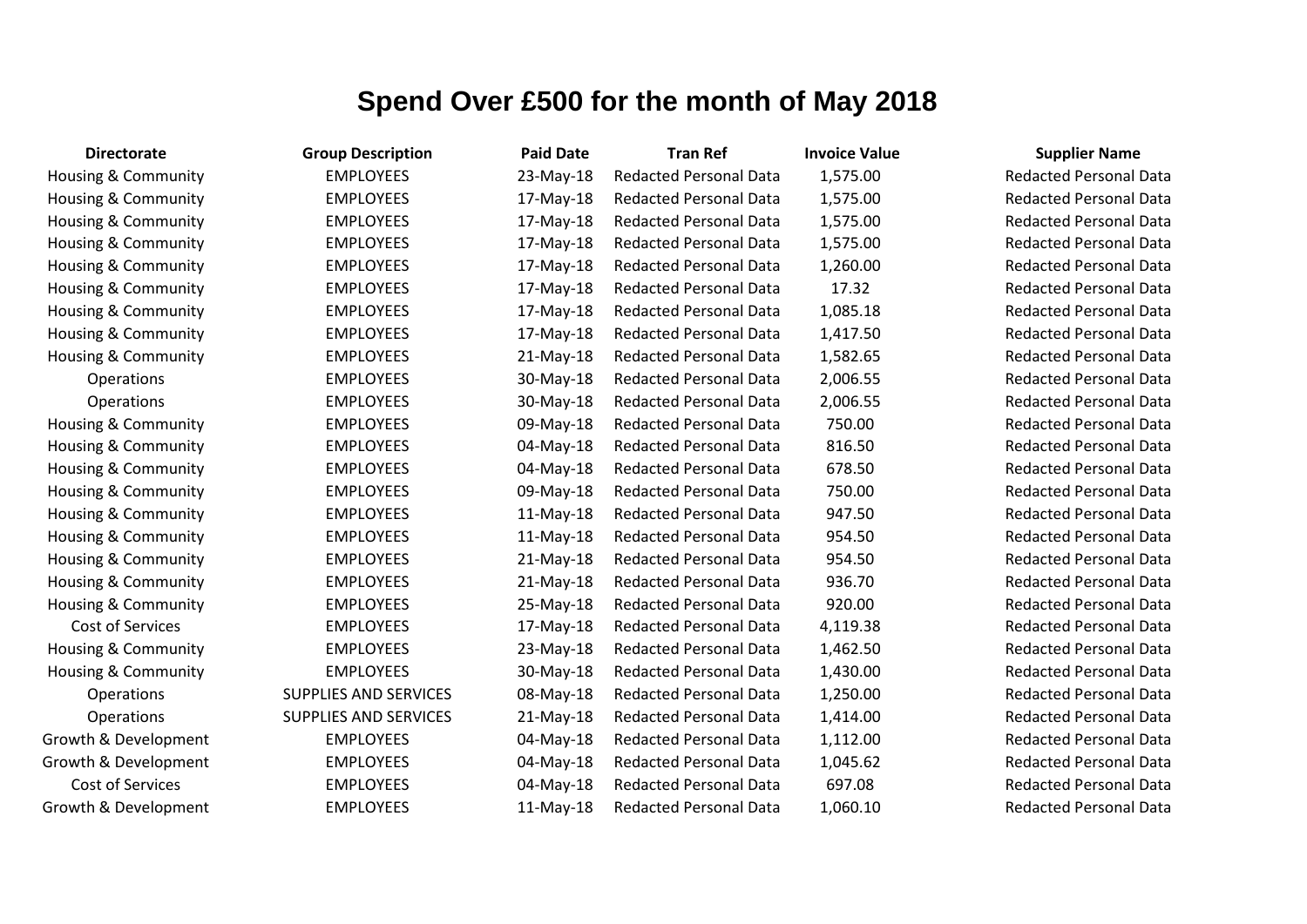| <b>Directorate</b>             | <b>Group Description</b>     | <b>Paid Date</b> | <b>Tran Ref</b>               | <b>Invoice Value</b> | <b>Supplier Name</b>     |
|--------------------------------|------------------------------|------------------|-------------------------------|----------------------|--------------------------|
| Growth & Development           | <b>EMPLOYEES</b>             | $11-May-18$      | <b>Redacted Personal Data</b> | 1,069.48             | <b>Redacted Personal</b> |
| Cost of Services               | <b>EMPLOYEES</b>             | $11-May-18$      | <b>Redacted Personal Data</b> | 712.97               | <b>Redacted Personal</b> |
| Growth & Development           | <b>EMPLOYEES</b>             | $21-May-18$      | Redacted Personal Data        | 1,099.33             | <b>Redacted Personal</b> |
| Cost of Services               | <b>EMPLOYEES</b>             | $21-May-18$      | <b>Redacted Personal Data</b> | 732.92               | <b>Redacted Personal</b> |
| Growth & Development           | <b>EMPLOYEES</b>             | $21-May-18$      | <b>Redacted Personal Data</b> | 1,146.25             | <b>Redacted Personal</b> |
| Growth & Development           | <b>EMPLOYEES</b>             | 25-May-18        | <b>Redacted Personal Data</b> | 1,124.40             | <b>Redacted Personal</b> |
| Growth & Development           | <b>EMPLOYEES</b>             | 25-May-18        | <b>Redacted Personal Data</b> | 1,124.56             | <b>Redacted Personal</b> |
| Cost of Services               | <b>EMPLOYEES</b>             | 25-May-18        | <b>Redacted Personal Data</b> | 749.69               | <b>Redacted Personal</b> |
| Growth & Development           | <b>EMPLOYEES</b>             | 11-May-18        | <b>Redacted Personal Data</b> | 756.87               | <b>Redacted Personal</b> |
| Cost of Services               | <b>EMPLOYEES</b>             | $11-May-18$      | <b>Redacted Personal Data</b> | 756.88               | <b>Redacted Personal</b> |
| Growth & Development           | <b>EMPLOYEES</b>             | $21-May-18$      | <b>Redacted Personal Data</b> | 749.94               | <b>Redacted Personal</b> |
| Cost of Services               | <b>EMPLOYEES</b>             | $21-May-18$      | <b>Redacted Personal Data</b> | 749.93               | <b>Redacted Personal</b> |
| Growth & Development           | <b>EMPLOYEES</b>             | $21-May-18$      | <b>Redacted Personal Data</b> | 685.36               | <b>Redacted Personal</b> |
| Cost of Services               | <b>EMPLOYEES</b>             | $21-May-18$      | <b>Redacted Personal Data</b> | 685.36               | <b>Redacted Personal</b> |
| Housing & Community            | PREMISES RELATED EXPENDITURE | 08-May-18        | <b>Redacted Personal Data</b> | 1,152.00             | <b>Redacted Personal</b> |
| Housing & Community            | PREMISES RELATED EXPENDITURE | 08-May-18        | <b>Redacted Personal Data</b> | 1,080.00             | <b>Redacted Personal</b> |
| Operations                     | <b>EMPLOYEES</b>             | 14-May-18        | <b>Redacted Personal Data</b> | 685.23               | <b>Redacted Personal</b> |
| Housing & Community            | <b>EMPLOYEES</b>             | 08-May-18        | Redacted Personal Data        | 993.75               | <b>Redacted Personal</b> |
| Housing & Community            | <b>EMPLOYEES</b>             | 08-May-18        | <b>Redacted Personal Data</b> | 993.75               | <b>Redacted Personal</b> |
| Operations                     | <b>EMPLOYEES</b>             | 14-May-18        | <b>Redacted Personal Data</b> | 632.52               | <b>Redacted Personal</b> |
| <b>Housing &amp; Community</b> | <b>EMPLOYEES</b>             | 16-May-18        | <b>Redacted Personal Data</b> | 993.75               | <b>Redacted Personal</b> |
| Operations                     | <b>EMPLOYEES</b>             | 25-May-18        | <b>Redacted Personal Data</b> | 587.34               | <b>Redacted Personal</b> |
| Housing & Community            | <b>EMPLOYEES</b>             | $21-May-18$      | <b>Redacted Personal Data</b> | 993.75               | <b>Redacted Personal</b> |
| Housing & Community            | <b>EMPLOYEES</b>             | 30-May-18        | <b>Redacted Personal Data</b> | 993.75               | <b>Redacted Personal</b> |
| <b>Capital Payments</b>        | <b>CAPITAL</b>               | 30-May-18        | <b>Redacted Personal Data</b> | 2,335.00             | <b>Redacted Personal</b> |
| Growth & Development           | <b>SUPPLIES AND SERVICES</b> | 11-May-18        | <b>Redacted Personal Data</b> | 750.00               | <b>Redacted Personal</b> |
| Housing & Community            | <b>EMPLOYEES</b>             | 04-May-18        | <b>Redacted Personal Data</b> | 720.00               | <b>Redacted Personal</b> |
| Housing & Community            | <b>EMPLOYEES</b>             | $11-May-18$      | <b>Redacted Personal Data</b> | 618.00               | <b>Redacted Personal</b> |
| Housing & Community            | <b>EMPLOYEES</b>             | $21-May-18$      | <b>Redacted Personal Data</b> | 900.00               | <b>Redacted Personal</b> |

**Redacted Personal Data Redacted Personal Data** Redacted Personal Data Redacted Personal Data **Redacted Personal Data Redacted Personal Data Redacted Personal Data Redacted Personal Data Redacted Personal Data** Redacted Personal Data **Redacted Personal Data Redacted Personal Data Bedacted Personal Data** Redacted Personal Data Redacted Personal Data Redacted Personal Data **Redacted Personal Data** Redacted Personal Data Redacted Personal Data **Redacted Personal Data** Redacted Personal Data **Redacted Personal Data** Redacted Personal Data Redacted Personal Data Redacted Personal Data Redacted Personal Data Redacted Personal Data Redacted Personal Data Redacted Personal Data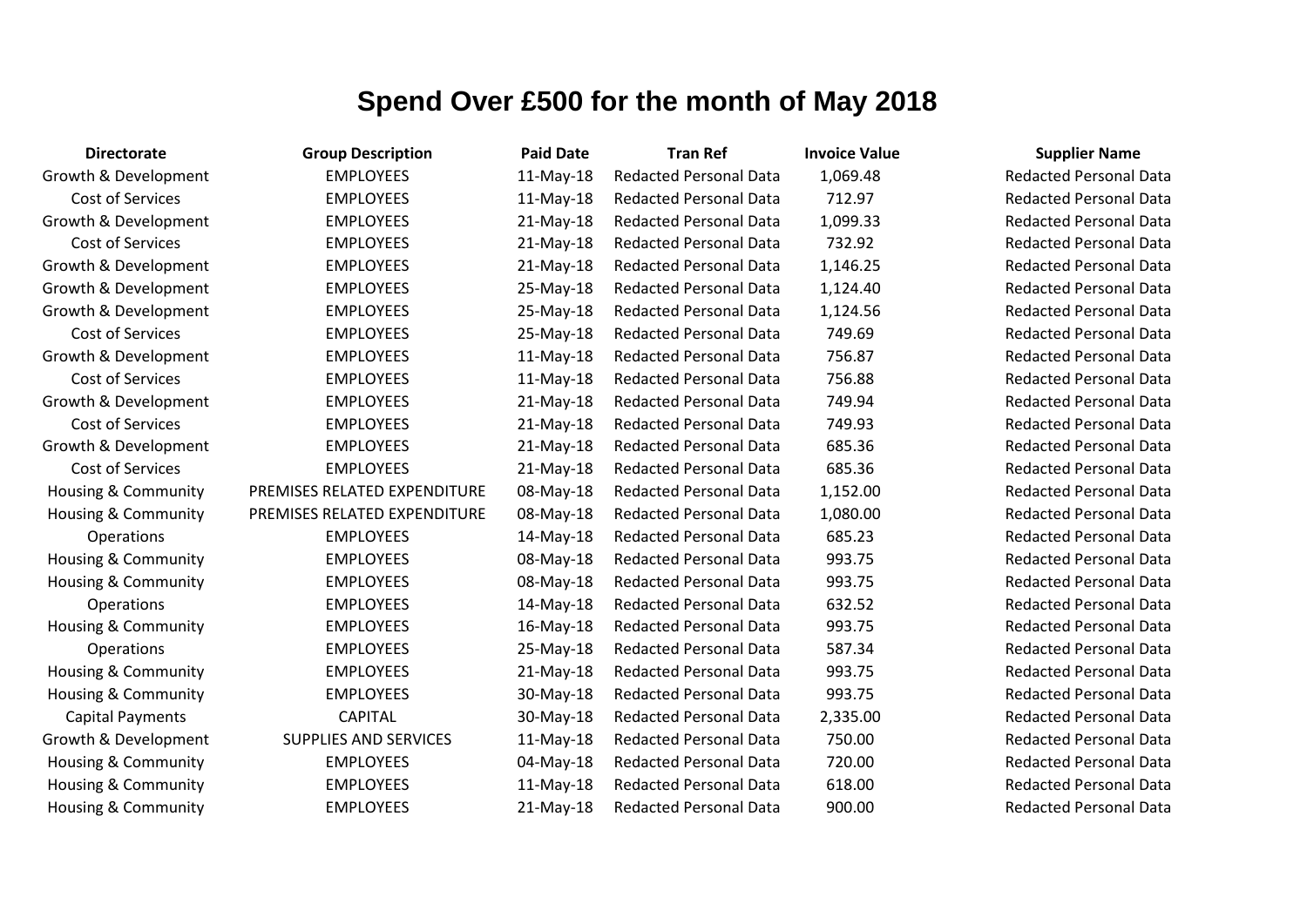| <b>Directorate</b>             | <b>Group Description</b>     | <b>Paid Date</b> | <b>Tran Ref</b>               | <b>Invoice Value</b> | <b>Supplier Name</b>          |
|--------------------------------|------------------------------|------------------|-------------------------------|----------------------|-------------------------------|
| Housing & Community            | <b>EMPLOYEES</b>             | 25-May-18        | <b>Redacted Personal Data</b> | 798.00               | <b>Redacted Personal Data</b> |
| Growth & Development           | <b>EMPLOYEES</b>             | 04-May-18        | <b>Redacted Personal Data</b> | 1,168.02             | <b>Redacted Personal Data</b> |
| Growth & Development           | <b>EMPLOYEES</b>             | 04-May-18        | <b>Redacted Personal Data</b> | 1,071.32             | <b>Redacted Personal Data</b> |
| Growth & Development           | <b>EMPLOYEES</b>             | 30-May-18        | <b>Redacted Personal Data</b> | 945.32               | <b>Redacted Personal Data</b> |
| <b>Balance Sheet</b>           | <b>CURRENT ASSETS</b>        | $11-May-18$      | WEL/01909895                  | 705.07               | <b>RGB BUILDING SUPPLIES</b>  |
| Operations                     | SUPPLIES AND SERVICES        | 30-May-18        | 14596                         | 1,500.00             | <b>RH Environmental Ltd</b>   |
| Operations                     | <b>SUPPLIES AND SERVICES</b> | 30-May-18        | 14596                         | 1,500.00             | RH Environmental Ltd          |
| Operations                     | <b>SUPPLIES AND SERVICES</b> | 30-May-18        | 14596                         | 1,500.00             | <b>RH Environmental Ltd</b>   |
| Housing & Community            | <b>EMPLOYEES</b>             | 02-May-18        | 47                            | 533.75               | Rhonda Lovell                 |
| <b>Capital Payments</b>        | <b>CAPITAL</b>               | 09-May-18        | 535                           | 940.00               | <b>RMB Hydroseeding</b>       |
| <b>Balance Sheet</b>           | <b>CURRENT ASSETS</b>        | 25-May-18        | D0203576                      | 564.16               | <b>ROBBINS LTD</b>            |
| Operations                     | <b>SUPPLIES AND SERVICES</b> | 02-May-18        | 9056364624                    | 1,070.14             | ROYAL MAIL GROUP LTD          |
| Operations                     | SUPPLIES AND SERVICES        | 09-May-18        | 9056402658                    | 1,040.06             | ROYAL MAIL GROUP LTD          |
| Operations                     | <b>SUPPLIES AND SERVICES</b> | 30-May-18        | 9056456742                    | 705.59               | ROYAL MAIL GROUP LTD          |
| Operations                     | <b>SUPPLIES AND SERVICES</b> | 23-May-18        | 9056485891                    | 2,889.32             | ROYAL MAIL GROUP LTD          |
| Operations                     | <b>SUPPLIES AND SERVICES</b> | 30-May-18        | 9056528596                    | 1,137.30             | ROYAL MAIL GROUP LTD          |
| <b>Capital Payments</b>        | <b>CAPITAL</b>               | 04-May-18        | 16051                         | 1,170.00             | <b>RSL Bristol Ltd</b>        |
| Housing & Community            | <b>SUPPLIES AND SERVICES</b> | 16-May-18        | U857867                       | 36,650.00            | Savills (UK) Ltd              |
| <b>Housing &amp; Community</b> | <b>SUPPLIES AND SERVICES</b> | 16-May-18        | U861483                       | 16,200.00            | Savills (UK) Ltd              |
| Growth & Development           | SUPPLIES AND SERVICES        | 14-May-18        | H99409/01/N BAL               | 509.64               | <b>SHEARINGS HOLIDAYS LTD</b> |
| Growth & Development           | SUPPLIES AND SERVICES        | 16-May-18        | H29655/01/N1                  | 1,178.16             | SHEARINGS HOLIDAYS LTD        |
| Operations                     | SUPPLIES AND SERVICES        | 25-May-18        | N72529                        | 3,765.23             | Sinclair Pro                  |
| Operations                     | PREMISES RELATED EXPENDITURE | $11-May-18$      | 9900389653                    | 769.76               | Sodexo Limited                |
| Housing & Community            | PREMISES RELATED EXPENDITURE | 25-May-18        | 9900395342                    | 52.94                | Sodexo Limited                |
| Housing & Community            | PREMISES RELATED EXPENDITURE | 25-May-18        | 9900395342                    | 51.46                | Sodexo Limited                |
| Housing & Community            | PREMISES RELATED EXPENDITURE | 25-May-18        | 9900395342                    | 56.00                | Sodexo Limited                |
| Housing & Community            | PREMISES RELATED EXPENDITURE | 25-May-18        | 9900395342                    | 102.36               | Sodexo Limited                |
| Housing & Community            | PREMISES RELATED EXPENDITURE | 25-May-18        | 9900395342                    | 50.67                | Sodexo Limited                |
| Housing & Community            | PREMISES RELATED EXPENDITURE | 25-May-18        | 9900395342                    | 50.33                | Sodexo Limited                |

# **RGB BUILDING SUPPLIES** RH Environmental Ltd **RH Environmental Ltd** RMB Hydroseeding ROYAL MAIL GROUP LTD ROYAL MAIL GROUP LTD ROYAL MAIL GROUP LTD ROYAL MAIL GROUP LTD ROYAL MAIL GROUP LTD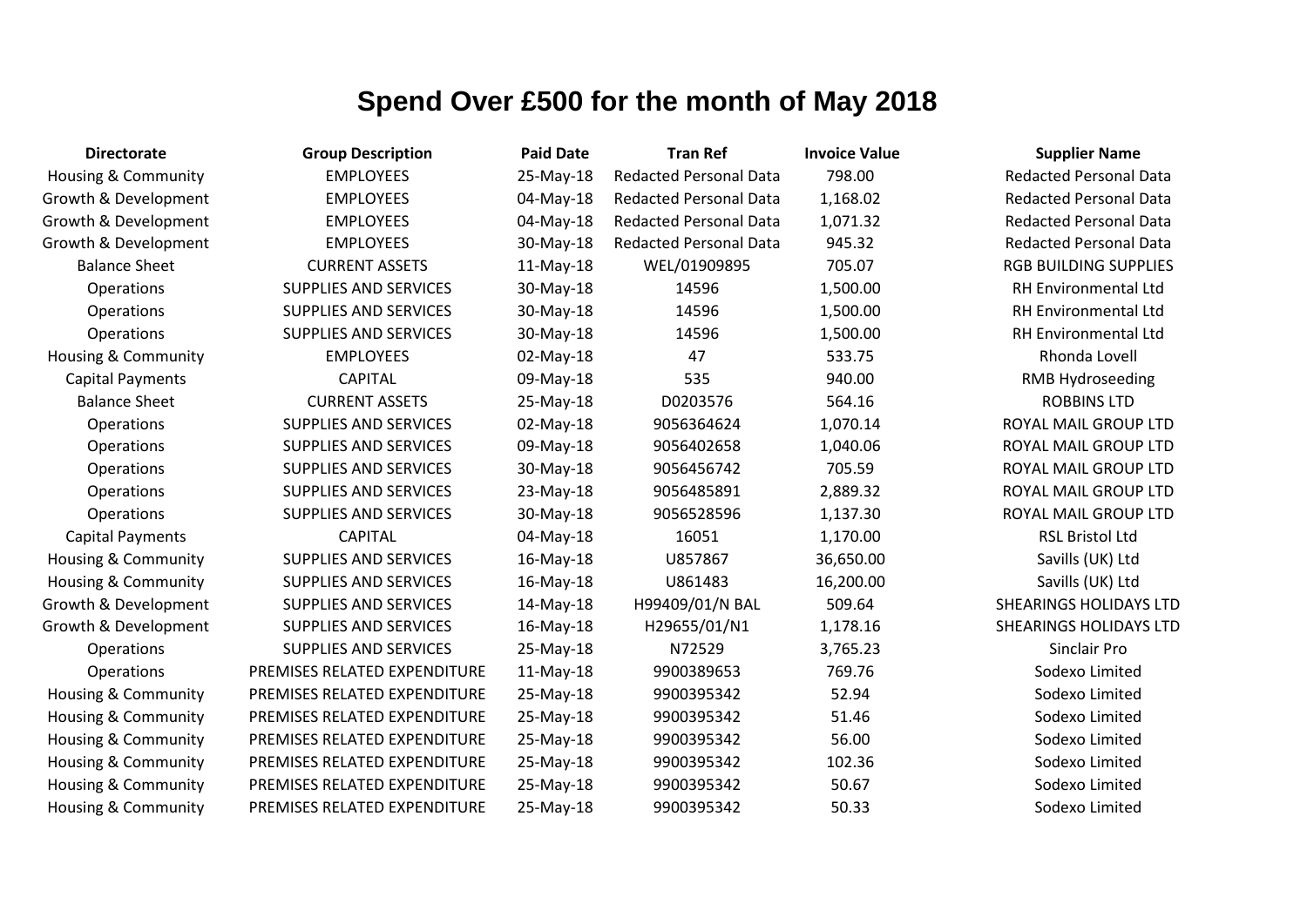| <b>Directorate</b>             | <b>Group Description</b>     | <b>Paid Date</b> | <b>Tran Ref</b> | <b>Invoice Value</b> | <b>Supplier Name</b>                 |
|--------------------------------|------------------------------|------------------|-----------------|----------------------|--------------------------------------|
| <b>Housing &amp; Community</b> | PREMISES RELATED EXPENDITURE | 25-May-18        | 9900395342      | 99.98                | Sodexo Limited                       |
| Housing & Community            | PREMISES RELATED EXPENDITURE | 25-May-18        | 9900395342      | 100.00               | Sodexo Limited                       |
| Housing & Community            | PREMISES RELATED EXPENDITURE | 25-May-18        | 9900395341      | 83.20                | Sodexo Limited                       |
| Housing & Community            | PREMISES RELATED EXPENDITURE | 25-May-18        | 9900395341      | 61.23                | Sodexo Limited                       |
| Housing & Community            | PREMISES RELATED EXPENDITURE | 25-May-18        | 9900395341      | 13.45                | Sodexo Limited                       |
| <b>Housing &amp; Community</b> | PREMISES RELATED EXPENDITURE | 25-May-18        | 9900395341      | 77.53                | Sodexo Limited                       |
| Housing & Community            | PREMISES RELATED EXPENDITURE | 25-May-18        | 9900395341      | 56.00                | Sodexo Limited                       |
| Housing & Community            | PREMISES RELATED EXPENDITURE | 25-May-18        | 9900395341      | 74.26                | Sodexo Limited                       |
| Housing & Community            | PREMISES RELATED EXPENDITURE | 25-May-18        | 9900395341      | 114.61               | Sodexo Limited                       |
| Housing & Community            | PREMISES RELATED EXPENDITURE | 25-May-18        | 9900395341      | 277.38               | Sodexo Limited                       |
| Housing & Community            | PREMISES RELATED EXPENDITURE | 25-May-18        | 9900395341      | 302.54               | Sodexo Limited                       |
| Operations                     | <b>SUPPLIES AND SERVICES</b> | 14-May-18        | INV01886574     | 1,900.00             | Softcat Plc                          |
| Cost of Services               | SUPPLIES AND SERVICES        | 25-May-18        | INV01888912     | 35,360.00            | Softcat Plc                          |
| Operations                     | SUPPLIES AND SERVICES        | 25-May-18        | INV01891177     | 1,219.18             | Softcat Plc                          |
| Operations                     | <b>SUPPLIES AND SERVICES</b> | 02-May-18        | 180235          | 624.00               | <b>SOMERGREEN TURF</b>               |
| <b>Housing &amp; Community</b> | <b>TRANSFER PAYMENTS</b>     | 04-May-18        | 191             | 18,000.00            | SOMERSET COMMUNITY FOUNDATION        |
| Housing & Community            | <b>SUPPLIES AND SERVICES</b> | 04-May-18        | 191             | 2,000.00             | SOMERSET COMMUNITY FOUNDATION        |
| Operations                     | <b>SUPPLIES AND SERVICES</b> | 21-May-18        | 60707389        | 120.00               | SOMERSET COUNTY COUNCIL              |
| Operations                     | <b>SUPPLIES AND SERVICES</b> | 21-May-18        | 60707389        | 440.00               | SOMERSET COUNTY COUNCIL              |
| <b>Balance Sheet</b>           | <b>HOLDING ACCOUNTS</b>      | 16-May-18        | 60705301        | 194,395.00           | Somerset County Council Pension Fund |
| Operations                     | <b>SUPPLIES AND SERVICES</b> | 17-May-18        | 1066            | 595.00               | Somerset Dog Warden Service          |
| Corporate Management           | <b>EMPLOYEES</b>             | 25-May-18        | 65155           | 5,976.00             | South West Councils                  |
| Housing & Community            | PREMISES RELATED EXPENDITURE | 16-May-18        | 162AB           | 820.00               | <b>Steve Wilkins</b>                 |
| Housing & Community            | PREMISES RELATED EXPENDITURE | 16-May-18        | 165             | 1,400.00             | <b>Steve Wilkins</b>                 |
| Housing & Community            | PREMISES RELATED EXPENDITURE | 25-May-18        | 166             | 550.00               | <b>Steve Wilkins</b>                 |
| <b>Housing &amp; Community</b> | PREMISES RELATED EXPENDITURE | 25-May-18        | 167             | 650.00               | <b>Steve Wilkins</b>                 |
| Housing & Community            | PREMISES RELATED EXPENDITURE | 25-May-18        | 168             | 600.00               | <b>Steve Wilkins</b>                 |
| <b>Capital Payments</b>        | <b>CAPITAL</b>               | 23-May-18        | 3652            | 992.00               | <b>STONE &amp; PARTNERS</b>          |
| <b>Balance Sheet</b>           | <b>CURRENT ASSETS</b>        | 16-May-18        | IN024930        | 751.94               | Strukta (Taunton) Ltd T/A Advance    |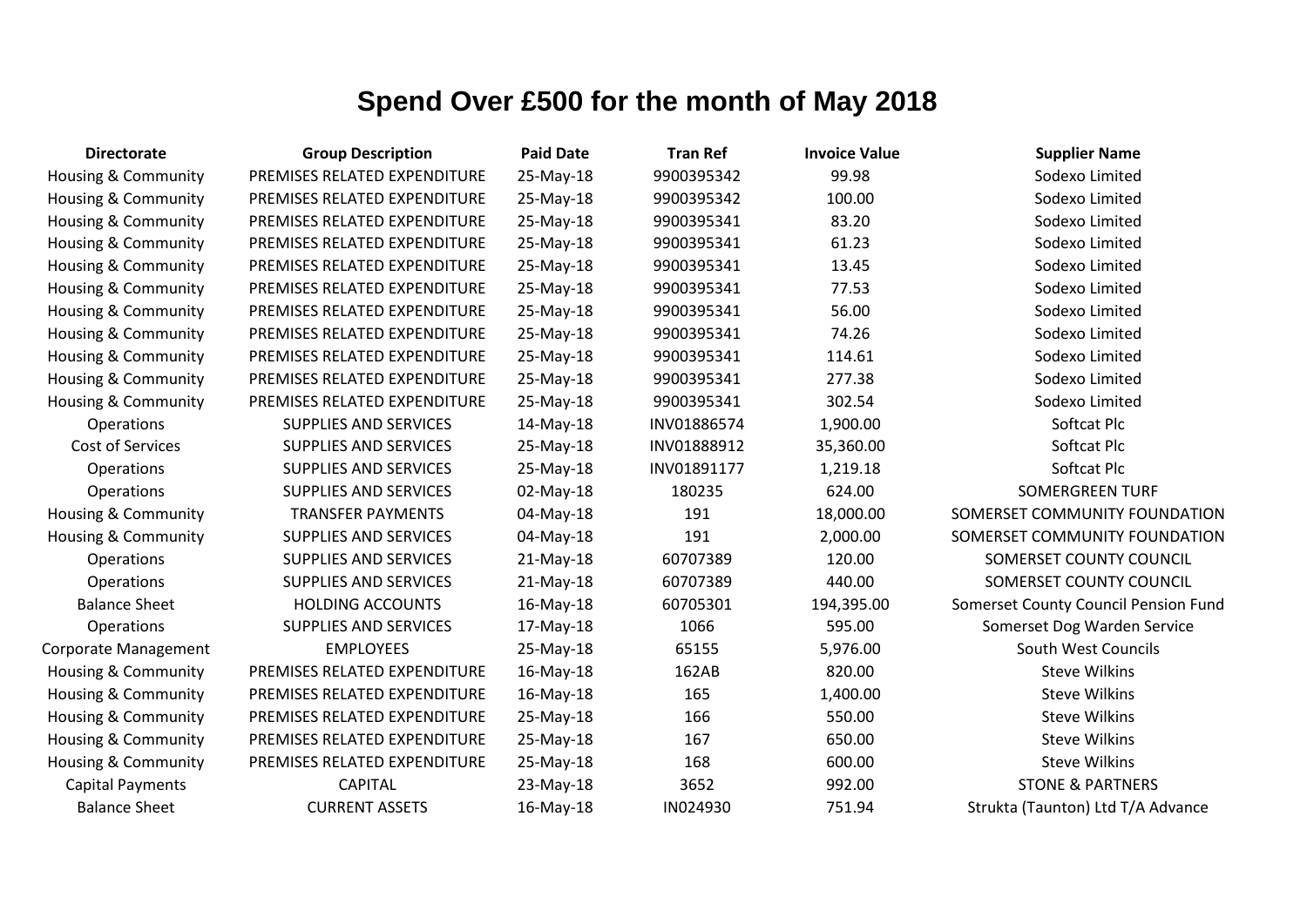| <b>Directorate</b>             | <b>Group Description</b>     | <b>Paid Date</b> | <b>Tran Ref</b>  | <b>Invoice Value</b> | <b>Supplier Name</b>             |
|--------------------------------|------------------------------|------------------|------------------|----------------------|----------------------------------|
| Housing & Community            | PREMISES RELATED EXPENDITURE | 02-May-18        | SI-7206          | 780.00               | <b>SUN SCAFFOLDING LTD</b>       |
| Housing & Community            | PREMISES RELATED EXPENDITURE | 25-May-18        | SI-7233          | 800.00               | <b>SUN SCAFFOLDING LTD</b>       |
| Housing & Community            | PREMISES RELATED EXPENDITURE | 25-May-18        | SI-7232          | 750.00               | <b>SUN SCAFFOLDING LTD</b>       |
| <b>Housing &amp; Community</b> | PREMISES RELATED EXPENDITURE | 30-May-18        | SI-7237          | 800.00               | <b>SUN SCAFFOLDING LTD</b>       |
| Growth & Development           | <b>SUPPLIES AND SERVICES</b> | 02-May-18        | <b>EPRF 1430</b> | 1,425.00             | <b>Sundry BACS</b>               |
| <b>Capital Payments</b>        | <b>CAPITAL</b>               | 23-May-18        | <b>EPRF 1484</b> | 16,617.10            | <b>Sundry BACS</b>               |
| <b>Capital Payments</b>        | <b>CAPITAL</b>               | 21-May-18        | <b>EPRF 1487</b> | 906.00               | <b>Sundry BACS</b>               |
| Housing & Community            | BELOW NET COST OF SERVICES   | 04-May-18        | <b>EPRF 1433</b> | 1,314.83             | <b>Sundry Cheque</b>             |
| Housing & Community            | BELOW NET COST OF SERVICES   | 11-May-18        | <b>EPRF 1457</b> | 600.00               | <b>Sundry Cheque</b>             |
| <b>Housing &amp; Community</b> | BELOW NET COST OF SERVICES   | 16-May-18        | <b>EPRF 1467</b> | 510.48               | <b>Sundry Cheque</b>             |
| Housing & Community            | BELOW NET COST OF SERVICES   | 16-May-18        | <b>EPRF 1471</b> | 743.80               | <b>Sundry Cheque</b>             |
| <b>Capital Payments</b>        | <b>CAPITAL</b>               | 17-May-18        | 2039             | 900.00               | <b>SWAN PAUL PARTNERSHIP LTD</b> |
| <b>Balance Sheet</b>           | <b>CURRENT ASSETS</b>        | 17-May-18        | 33601            | 920.00               | SYMPHONY ENVIRONMENTAL LTD       |
| Operations                     | PREMISES RELATED EXPENDITURE | 25-May-18        | 8000162491       | 1,190.18             | Syngenta Seeds Ltd               |
| Operations                     | <b>SUPPLIES AND SERVICES</b> | 25-May-18        | 8000162965       | 750.99               | Syngenta Seeds Ltd               |
| Operations                     | PREMISES RELATED EXPENDITURE | 21-May-18        | 8000163197       | 693.21               | Syngenta Seeds Ltd               |
| Operations                     | PREMISES RELATED EXPENDITURE | 21-May-18        | 8000163824       | 1,194.80             | Syngenta Seeds Ltd               |
| <b>Housing &amp; Community</b> | PREMISES RELATED EXPENDITURE | 04-May-18        | 23526            | 707.00               | T & C ELECTRICAL CONTRACTORS LTD |
| <b>Housing &amp; Community</b> | PREMISES RELATED EXPENDITURE | 16-May-18        | 23532            | 640.70               | T & C ELECTRICAL CONTRACTORS LTD |
| <b>Housing &amp; Community</b> | PREMISES RELATED EXPENDITURE | 16-May-18        | 23571            | 522.00               | T & C ELECTRICAL CONTRACTORS LTD |
| <b>Housing &amp; Community</b> | PREMISES RELATED EXPENDITURE | 17-May-18        | 23547            | 783.00               | T & C ELECTRICAL CONTRACTORS LTD |
| Housing & Community            | <b>SUPPLIES AND SERVICES</b> | 14-May-18        | 184548           | 2,000.00             | <b>Taylor Lewis Limited</b>      |
| Housing & Community            | <b>SUPPLIES AND SERVICES</b> | 30-May-18        | 900022721        | 1,950.00             | TeleAlarm Europe GmbH            |
| <b>Housing &amp; Community</b> | <b>SUPPLIES AND SERVICES</b> | 30-May-18        | 900022721        | 925.00               | TeleAlarm Europe GmbH            |
| Operations                     | <b>SUPPLIES AND SERVICES</b> | 02-May-18        | 21108            | 1,002.80             | <b>TELESHORE UK LTD</b>          |
| <b>Housing &amp; Community</b> | PREMISES RELATED EXPENDITURE | 30-May-18        | 191685           | 5,050.00             | <b>Tersus Group</b>              |
| Housing & Community            | PREMISES RELATED EXPENDITURE | 30-May-18        | 191687           | 4,255.00             | <b>Tersus Group</b>              |
| <b>Housing &amp; Community</b> | PREMISES RELATED EXPENDITURE | 30-May-18        | 161691           | 920.00               | <b>Tersus Group</b>              |
| <b>Housing &amp; Community</b> | PREMISES RELATED EXPENDITURE | 30-May-18        | 191689           | 4,025.00             | <b>Tersus Group</b>              |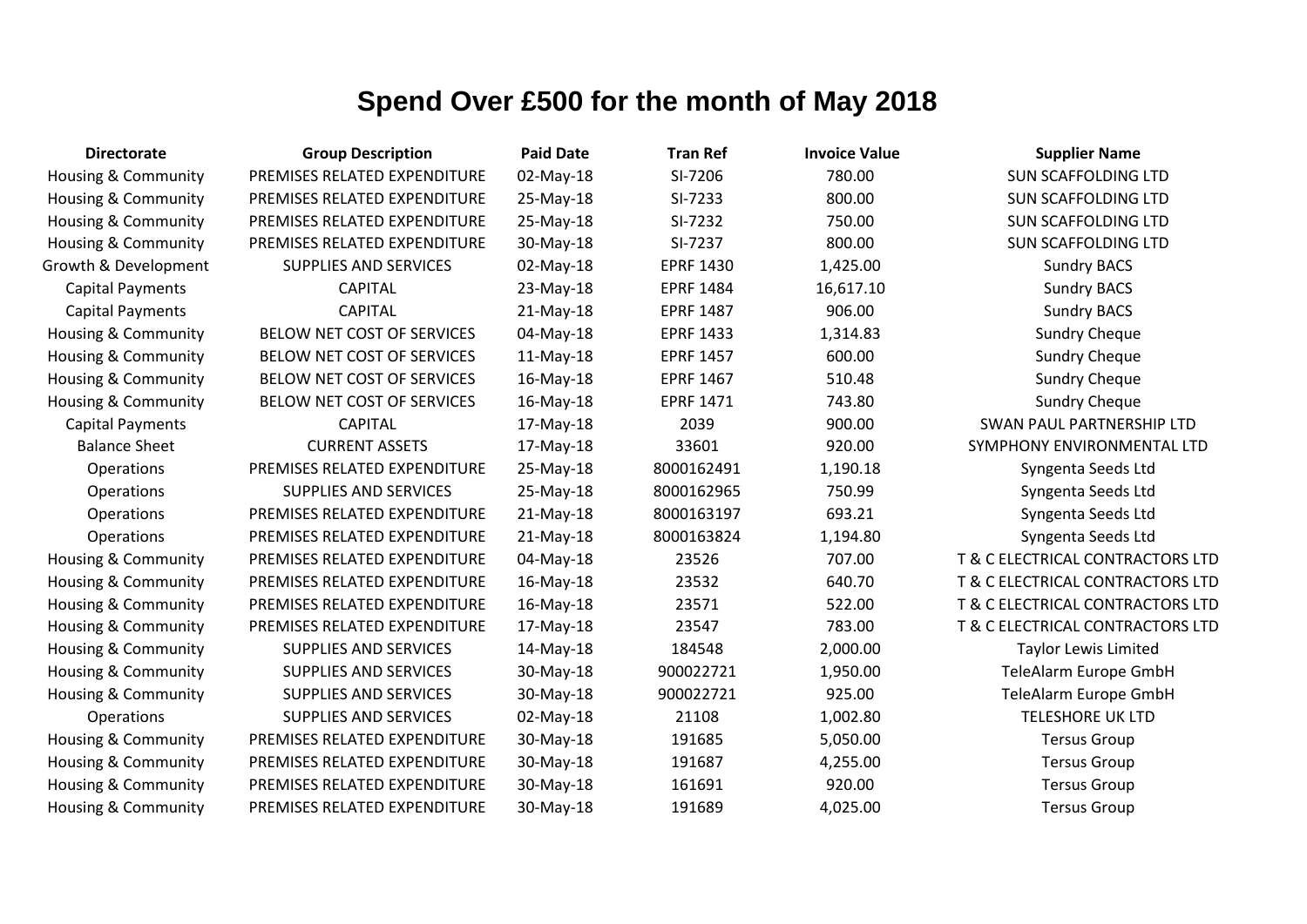| <b>Directorate</b>             | <b>Group Description</b>             | <b>Paid Date</b> | <b>Tran Ref</b>  | <b>Invoice Value</b> | <b>Supplier Name</b>       |
|--------------------------------|--------------------------------------|------------------|------------------|----------------------|----------------------------|
| <b>Housing &amp; Community</b> | PREMISES RELATED EXPENDITURE         | 30-May-18        | 192416           | 2,300.00             | <b>Tersus Group</b>        |
| <b>Housing &amp; Community</b> | PREMISES RELATED EXPENDITURE         | 30-May-18        | 192414           | 2,265.00             | <b>Tersus Group</b>        |
| Housing & Community            | PREMISES RELATED EXPENDITURE         | 25-May-18        | TG1881           | 2,466.00             | <b>TG Roofing Ltd</b>      |
| <b>Balance Sheet</b>           | <b>CURRENT ASSETS</b>                | 30-May-18        | INV826350        | 550.91               | THE BECK COMPANY LTD       |
| <b>Housing &amp; Community</b> | PREMISES RELATED EXPENDITURE         | 08-May-18        | 3415             | 734.27               | The Carpet Warehouse       |
| Housing & Community            | PREMISES RELATED EXPENDITURE         | $11-May-18$      | 3423             | 670.42               | The Carpet Warehouse       |
| Housing & Community            | PREMISES RELATED EXPENDITURE         | $21-May-18$      | 3443             | 1,032.61             | The Carpet Warehouse       |
| Housing & Community            | PREMISES RELATED EXPENDITURE         | $21-May-18$      | 3433             | 996.60               | The Carpet Warehouse       |
| Housing & Community            | PREMISES RELATED EXPENDITURE         | 14-May-18        | 3427             | 800.75               | The Carpet Warehouse       |
| Housing & Community            | PREMISES RELATED EXPENDITURE         | $21-May-18$      | 3436             | 586.61               | The Carpet Warehouse       |
| Housing & Community            | PREMISES RELATED EXPENDITURE         | $21-May-18$      | 3435             | 537.29               | The Carpet Warehouse       |
| Housing & Community            | PREMISES RELATED EXPENDITURE         | 25-May-18        | 3453             | 795.31               | The Carpet Warehouse       |
| Housing & Community            | PREMISES RELATED EXPENDITURE         | $21-May-18$      | 3446             | 832.65               | The Carpet Warehouse       |
| Housing & Community            | PREMISES RELATED EXPENDITURE         | 25-May-18        | 3451             | 625.23               | The Carpet Warehouse       |
| Housing & Community            | PREMISES RELATED EXPENDITURE         | 30-May-18        | 3464             | 710.35               | The Carpet Warehouse       |
| Housing & Community            | PREMISES RELATED EXPENDITURE         | 23-May-18        | 3386             | 664.83               | The Carpet Warehouse       |
| <b>Housing &amp; Community</b> | PREMISES RELATED EXPENDITURE         | 30-May-18        | 3307             | 702.93               | The Carpet Warehouse       |
| <b>Housing &amp; Community</b> | PREMISES RELATED EXPENDITURE         | 30-May-18        | 3315             | 668.20               | The Carpet Warehouse       |
| Operations                     | TRANSPORT RELATED EXPENDITURE        | 11-May-18        | 2398215          | 7,402.72             | The Fuelcard People        |
| Operations                     | TRANSPORT RELATED EXPENDITURE        | $11-May-18$      | 1323629          | 959.28               | The Fuelcard People        |
| Operations                     | <b>TRANSPORT RELATED EXPENDITURE</b> | 25-May-18        | 2418416          | 10,430.69            | The Fuelcard People        |
| Operations                     | TRANSPORT RELATED EXPENDITURE        | 23-May-18        | 1333584          | 1,914.01             | The Fuelcard People        |
| Operations                     | TRANSPORT RELATED EXPENDITURE        | 23-May-18        | 862763           | 511.29               | The Fuelcard People        |
| Growth & Development           | <b>SUPPLIES AND SERVICES</b>         | 04-May-18        | 17/17            | 4,010.05             | THREE DRAGONS (LC) LTD     |
| <b>Capital Payments</b>        | <b>CAPITAL</b>                       | 02-May-18        | 41881            | 681.60               | TLS SECURITY SYSTEMS LTD   |
| Growth & Development           | <b>SUPPLIES AND SERVICES</b>         | 02-May-18        | TG-4043-MARCH 20 | 7,149.90             | <b>Tom Gillham Limited</b> |
| <b>Capital Payments</b>        | <b>CAPITAL</b>                       | 08-May-18        | 15406            | 2,282.55             | Towens                     |
| Housing & Community            | SUPPLIES AND SERVICES                | 25-May-18        | 59043            | 437.10               | <b>TPAS Ltd</b>            |
| Housing & Community            | <b>SUPPLIES AND SERVICES</b>         | 25-May-18        | 59043            | 66.60                | <b>TPAS Ltd</b>            |
|                                |                                      |                  |                  |                      |                            |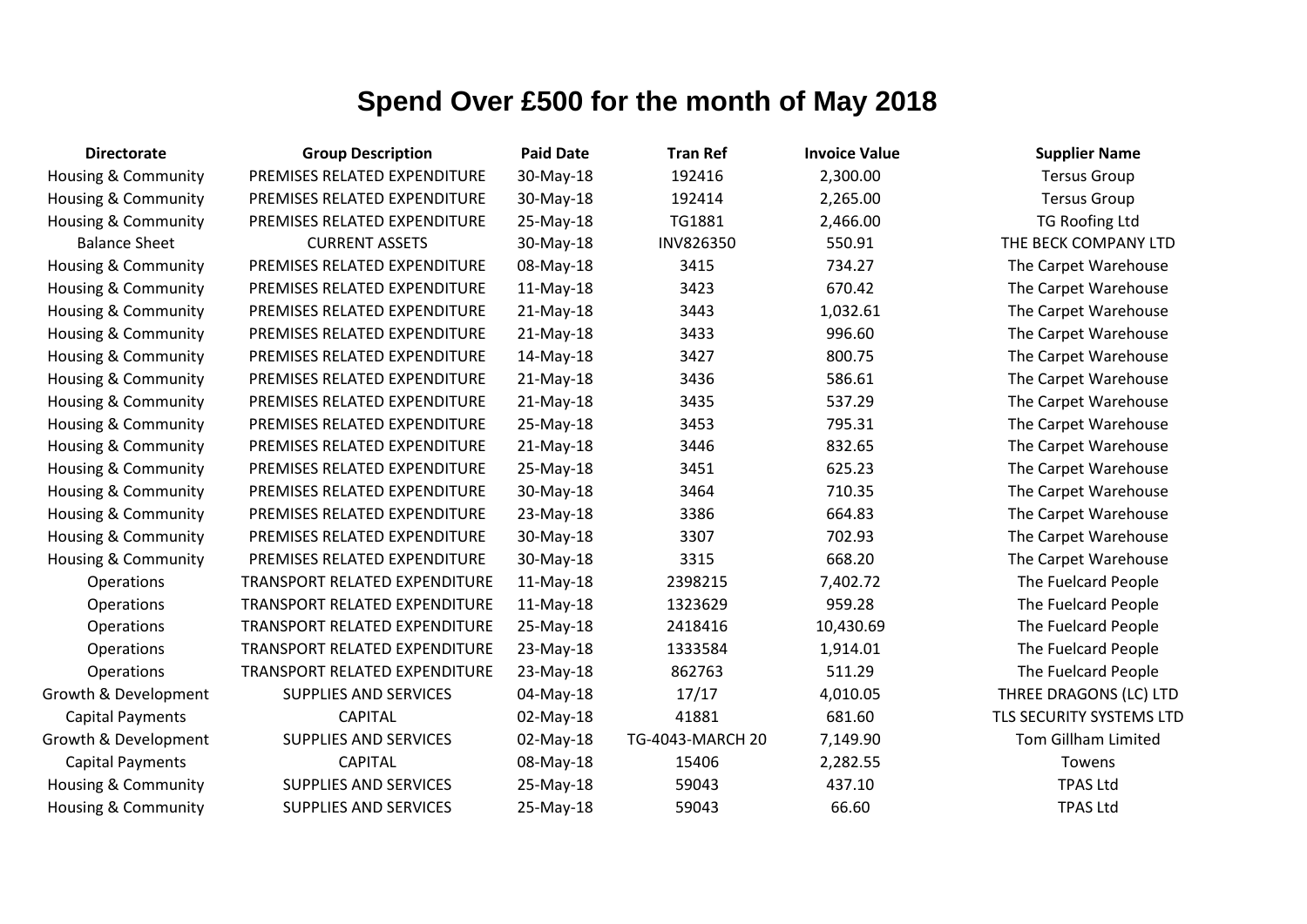| <b>Directorate</b>             | <b>Group Description</b>     | <b>Paid Date</b> | <b>Tran Ref</b>  | <b>Invoice Value</b> | <b>Supplier Name</b>         |
|--------------------------------|------------------------------|------------------|------------------|----------------------|------------------------------|
| <b>Housing &amp; Community</b> | <b>SUPPLIES AND SERVICES</b> | 25-May-18        | 59043            | 72.90                | <b>TPAS Ltd</b>              |
| <b>Balance Sheet</b>           | <b>HOLDING ACCOUNTS</b>      | 02-May-18        | 1044393          | 623.20               | Travel.cloud                 |
| <b>Balance Sheet</b>           | <b>HOLDING ACCOUNTS</b>      | 23-May-18        | 1051664          | 837.20               | Travel.cloud                 |
| Operations                     | <b>SUPPLIES AND SERVICES</b> | 25-May-18        | 231198           | 1,000.00             | TriNova Systems Ltd          |
| Operations                     | SUPPLIES AND SERVICES        | 25-May-18        | 231198           | 1,000.00             | TriNova Systems Ltd          |
| <b>Housing &amp; Community</b> | <b>SUPPLIES AND SERVICES</b> | 17-May-18        | 3IN/30036119     | 4,827.98             | Tunstall Healthcare (uk) Ltd |
| Housing & Community            | SUPPLIES AND SERVICES        | 17-May-18        | 3IN/30036119     | 6,131.58             | Tunstall Healthcare (uk) Ltd |
| <b>Housing &amp; Community</b> | <b>SUPPLIES AND SERVICES</b> | 17-May-18        | 3IN/30036119     | 977.91               | Tunstall Healthcare (uk) Ltd |
| <b>Capital Payments</b>        | <b>CAPITAL</b>               | 30-May-18        | 3IN/10315548     | 450.00               | Tunstall Healthcare (uk) Ltd |
| <b>Capital Payments</b>        | <b>CAPITAL</b>               | 30-May-18        | 3IN/10315548     | 39.00                | Tunstall Healthcare (uk) Ltd |
| Capital Payments               | <b>CAPITAL</b>               | 30-May-18        | 3IN/10315548     | 81.00                | Tunstall Healthcare (uk) Ltd |
| <b>Capital Payments</b>        | <b>CAPITAL</b>               | 30-May-18        | 3IN/10315548     | 484.50               | Tunstall Healthcare (uk) Ltd |
| <b>Capital Payments</b>        | <b>CAPITAL</b>               | 30-May-18        | 3IN/10315548     | 244.80               | Tunstall Healthcare (uk) Ltd |
| <b>Capital Payments</b>        | <b>CAPITAL</b>               | 30-May-18        | 3IN/10315548     | 1,124.10             | Tunstall Healthcare (uk) Ltd |
| Cost of Services               | <b>EMPLOYEES</b>             | 02-May-18        | <b>TBB080</b>    | 12,348.38            | Two Bald Blokes              |
| Cost of Services               | <b>EMPLOYEES</b>             | $21-May-18$      | <b>TBB089</b>    | 3,656.60             | Two Bald Blokes              |
| Operations                     | <b>SUPPLIES AND SERVICES</b> | $11-May-18$      | 132478           | 1,233.00             | <b>TWOFOLD</b>               |
| Housing & Community            | <b>SUPPLIES AND SERVICES</b> | 17-May-18        | 2.50001E+13      | 1,400.00             | Valuation Office Agency      |
| Operations                     | <b>SUPPLIES AND SERVICES</b> | 02-May-18        | 0002332800AB     | 756.20               | Viridor Waste (Somerset) Ltd |
| Operations                     | SUPPLIES AND SERVICES        | 23-May-18        | 00000018909UA    | 3,153.76             | Viridor Waste (Somerset) Ltd |
| Operations                     | SUPPLIES AND SERVICES        | 23-May-18        | 00000018910UA    | 18,352.68            | Viridor Waste (Somerset) Ltd |
| <b>Operations</b>              | <b>SUPPLIES AND SERVICES</b> | 23-May-18        | 00002360502AB    | 1,096.40             | Viridor Waste (Somerset) Ltd |
| Operations                     | SUPPLIES AND SERVICES        | 23-May-18        | 00002361196AB    | 4,868.14             | Viridor Waste (Somerset) Ltd |
| Operations                     | SUPPLIES AND SERVICES        | 23-May-18        | <b>INV-3566</b>  | 7,020.00             | Vivedia Ltd                  |
| Operations                     | SUPPLIES AND SERVICES        | 23-May-18        | <b>INV-3566</b>  | 960.00               | Vivedia Ltd                  |
| <b>Capital Payments</b>        | <b>CAPITAL</b>               | 02-May-18        | <b>INV-3565</b>  | 2,099.10             | Vivedia Ltd                  |
| <b>Capital Payments</b>        | <b>CAPITAL</b>               | 02-May-18        | <b>INV-3565</b>  | 2,785.00             | Vivedia Ltd                  |
| <b>Capital Payments</b>        | <b>CAPITAL</b>               | 02-May-18        | <b>INV-3565</b>  | 9,423.45             | Vivedia Ltd                  |
| Operations                     | <b>SUPPLIES AND SERVICES</b> | 16-May-18        | UK10/042018/1662 | 3,202.63             | Vodafone                     |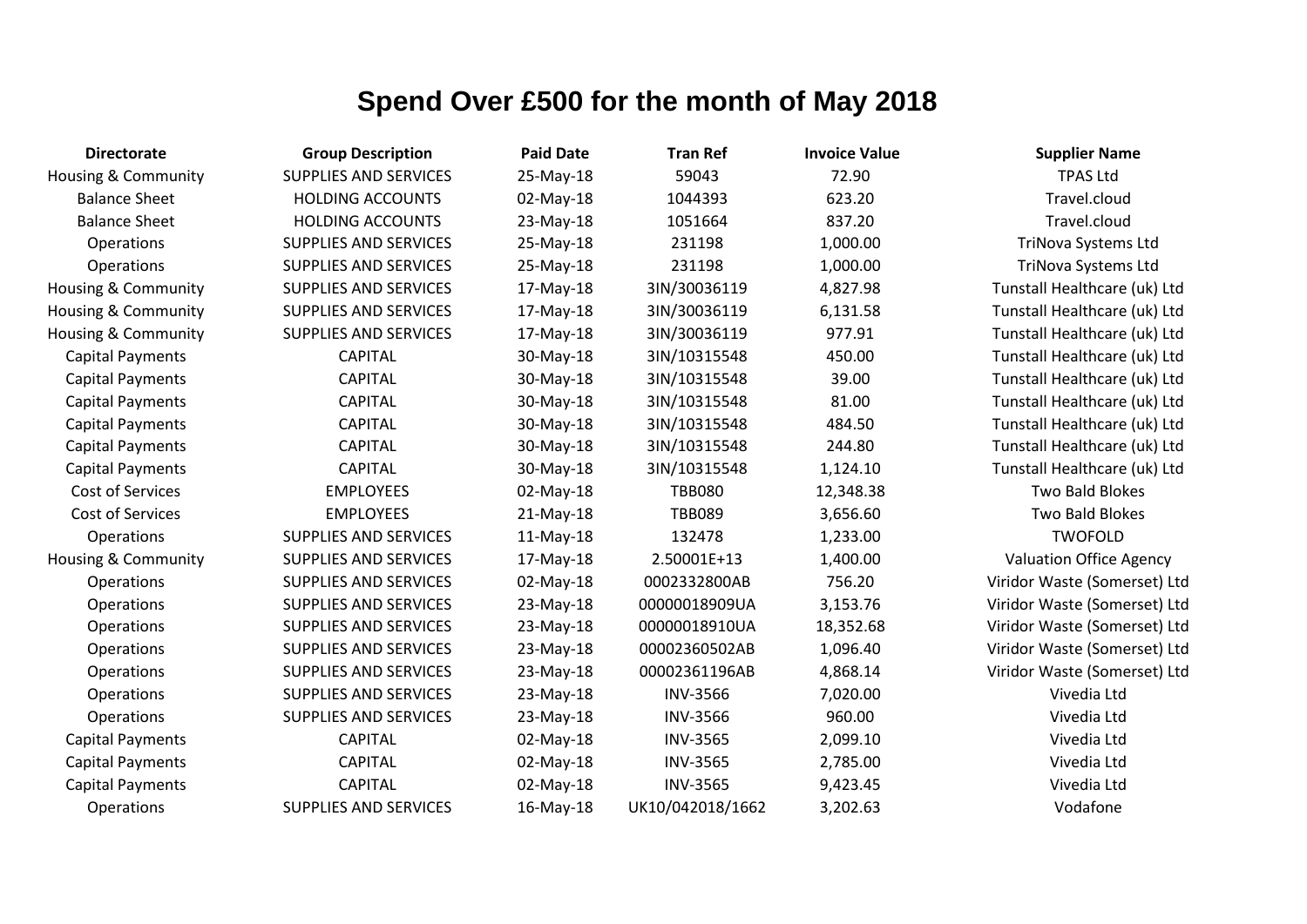| <b>Directorate</b>             | <b>Group Description</b>     | <b>Paid Date</b> | <b>Tran Ref</b> | <b>Invoice Value</b> | <b>Supplier Name</b>                     |
|--------------------------------|------------------------------|------------------|-----------------|----------------------|------------------------------------------|
| Operations                     | <b>SUPPLIES AND SERVICES</b> | 04-May-18        | 87336503        | 4,377.14             | <b>VODAFONE LIMITED (PAGING)</b>         |
| <b>Operations</b>              | <b>SUPPLIES AND SERVICES</b> | 04-May-18        | 87336503        | 117.22               | <b>VODAFONE LIMITED (PAGING)</b>         |
| Operations                     | <b>SUPPLIES AND SERVICES</b> | 04-May-18        | KW98896         | 15,075.00            | <b>VODAFONE LIMITED (PAGING)</b>         |
| Operations                     | <b>SUPPLIES AND SERVICES</b> | 25-May-18        | KY98381         | 18,200.00            | <b>VODAFONE LIMITED (PAGING)</b>         |
| Operations                     | <b>SUPPLIES AND SERVICES</b> | 30-May-18        | 1133423         | 6,156.33             | Voicenet Solutions Ltd T/A 8x8           |
| <b>Housing &amp; Community</b> | PREMISES RELATED EXPENDITURE | 02-May-18        | 9050401436      | 652.68               | Water2business                           |
| Operations                     | PREMISES RELATED EXPENDITURE | 04-May-18        | 9050621627      | 1,548.06             | Water2business                           |
| Operations                     | PREMISES RELATED EXPENDITURE | 04-May-18        | 9050625692      | 1,986.81             | Water2business                           |
| Operations                     | PREMISES RELATED EXPENDITURE | 09-May-18        | 9050639145      | 5,458.26             | Water2business                           |
| <b>Housing &amp; Community</b> | PREMISES RELATED EXPENDITURE | $11-May-18$      | 9050676264      | 1,963.00             | Water2business                           |
| Operations                     | PREMISES RELATED EXPENDITURE | 23-May-18        | 9050751623      | 529.04               | Water2business                           |
| Operations                     | PREMISES RELATED EXPENDITURE | 25-May-18        | 9050754835      | 1,227.75             | Water2business                           |
| Operations                     | PREMISES RELATED EXPENDITURE | 25-May-18        | 9050702005      | 799.17               | Water2business                           |
| <b>Capital Payments</b>        | <b>CAPITAL</b>               | $21-May-18$      | 3121373         | 2,400.00             | Waterman Infrastructure & Environment Lt |
| Housing & Community            | PREMISES RELATED EXPENDITURE | 23-May-18        | 133068          | 821.17               | <b>WEAVO (FENCING) PRODUCTS LTD</b>      |
| Operations                     | <b>SUPPLIES AND SERVICES</b> | 02-May-18        | TAU2164378      | 946.64               | Wessex Eagle Ltd T/A Eagle Plant         |
| Housing & Community            | PREMISES RELATED EXPENDITURE | 04-May-18        | 7004            | 1,081.04             | <b>Western Fabrications Ltd</b>          |
| Housing & Community            | PREMISES RELATED EXPENDITURE | 04-May-18        | 7003            | 1,690.71             | <b>Western Fabrications Ltd</b>          |
| Housing & Community            | PREMISES RELATED EXPENDITURE | 11-May-18        | 7006            | 1,464.29             | <b>Western Fabrications Ltd</b>          |
| <b>Housing &amp; Community</b> | PREMISES RELATED EXPENDITURE | $11-May-18$      | 7010            | 1,178.11             | <b>Western Fabrications Ltd</b>          |
| Housing & Community            | PREMISES RELATED EXPENDITURE | $11-May-18$      | 7009            | 1,195.07             | <b>Western Fabrications Ltd</b>          |
| Housing & Community            | PREMISES RELATED EXPENDITURE | 11-May-18        | 7007            | 2,244.42             | <b>Western Fabrications Ltd</b>          |
| Housing & Community            | PREMISES RELATED EXPENDITURE | $11-May-18$      | 7007            | 154.39               | <b>Western Fabrications Ltd</b>          |
| <b>Housing &amp; Community</b> | PREMISES RELATED EXPENDITURE | $11-May-18$      | 7008            | 2,922.88             | <b>Western Fabrications Ltd</b>          |
| Housing & Community            | PREMISES RELATED EXPENDITURE | $21-May-18$      | 7016            | 822.82               | <b>Western Fabrications Ltd</b>          |
| <b>Housing &amp; Community</b> | PREMISES RELATED EXPENDITURE | $21$ -May-18     | 7011            | 2,465.09             | <b>Western Fabrications Ltd</b>          |
| Housing & Community            | PREMISES RELATED EXPENDITURE | $21-May-18$      | 7012            | 1,299.62             | <b>Western Fabrications Ltd</b>          |
| Housing & Community            | PREMISES RELATED EXPENDITURE | $21-May-18$      | 7012            | 278.50               | <b>Western Fabrications Ltd</b>          |
| Operations                     | <b>SUPPLIES AND SERVICES</b> | 17-May-18        | 228479          | 1,201.00             | <b>Western Fabrications Ltd</b>          |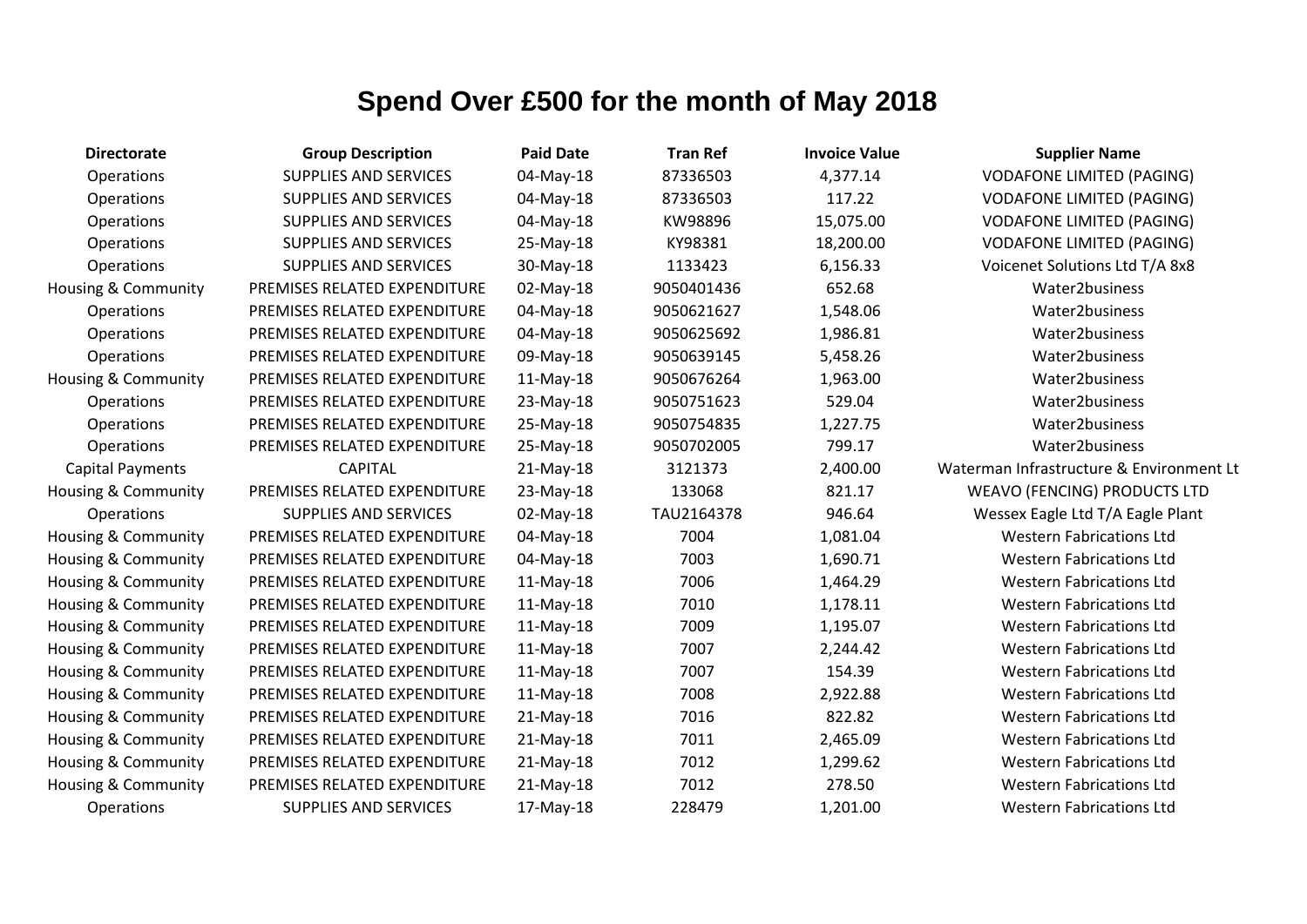| <b>Directorate</b>             | <b>Group Description</b>      | <b>Paid Date</b> | <b>Tran Ref</b> | <b>Invoice Value</b> | <b>Supplier Name</b>            |
|--------------------------------|-------------------------------|------------------|-----------------|----------------------|---------------------------------|
| <b>Housing &amp; Community</b> | PREMISES RELATED EXPENDITURE  | 21-May-18        | 7014            | 1,388.38             | <b>Western Fabrications Ltd</b> |
| Housing & Community            | PREMISES RELATED EXPENDITURE  | $21-May-18$      | 7013            | 1,315.72             | <b>Western Fabrications Ltd</b> |
| Housing & Community            | PREMISES RELATED EXPENDITURE  | 04-May-18        | 7005            | 1,374.08             | <b>Western Fabrications Ltd</b> |
| <b>Housing &amp; Community</b> | PREMISES RELATED EXPENDITURE  | 21-May-18        | 7015            | 1,154.57             | <b>Western Fabrications Ltd</b> |
| <b>Housing &amp; Community</b> | PREMISES RELATED EXPENDITURE  | 21-May-18        | 7015            | 204.73               | <b>Western Fabrications Ltd</b> |
| <b>Housing &amp; Community</b> | PREMISES RELATED EXPENDITURE  | 25-May-18        | 7021            | 789.33               | <b>Western Fabrications Ltd</b> |
| Housing & Community            | PREMISES RELATED EXPENDITURE  | 25-May-18        | 7020            | 2,232.50             | <b>Western Fabrications Ltd</b> |
| <b>Housing &amp; Community</b> | PREMISES RELATED EXPENDITURE  | 25-May-18        | 7019            | 2,395.24             | <b>Western Fabrications Ltd</b> |
| <b>Housing &amp; Community</b> | PREMISES RELATED EXPENDITURE  | 25-May-18        | 7018            | 671.99               | <b>Western Fabrications Ltd</b> |
| <b>Housing &amp; Community</b> | PREMISES RELATED EXPENDITURE  | 25-May-18        | 7017            | 1,258.74             | <b>Western Fabrications Ltd</b> |
| Operations                     | TRANSPORT RELATED EXPENDITURE | 08-May-18        | 2567456         | 1,663.50             | <b>WESTERN FUEL</b>             |
| Growth & Development           | <b>SUPPLIES AND SERVICES</b>  | 11-May-18        | DP00139310      | 2,176.98             | Western Power Distribution (SW) |
| Growth & Development           | SUPPLIES AND SERVICES         | $11-May-18$      | DP00139308      | 2,284.82             | Western Power Distribution (SW) |
| Growth & Development           | SUPPLIES AND SERVICES         | 04-May-18        | DP00139304      | 9,889.45             | Western Power Distribution (SW) |
| Growth & Development           | SUPPLIES AND SERVICES         | $11-May-18$      | DP00139305      | 4,904.02             | Western Power Distribution (SW) |
| Growth & Development           | <b>SUPPLIES AND SERVICES</b>  | 11-May-18        | DP00139309      | 902.01               | Western Power Distribution (SW) |
| Growth & Development           | <b>SUPPLIES AND SERVICES</b>  | 11-May-18        | DP00139306      | 7,254.05             | Western Power Distribution (SW) |
| Growth & Development           | <b>SUPPLIES AND SERVICES</b>  | 11-May-18        | DP00139307      | 3,518.40             | Western Power Distribution (SW) |
| Growth & Development           | SUPPLIES AND SERVICES         | 11-May-18        | DP00139313      | 1,758.13             | Western Power Distribution (SW) |
| Growth & Development           | <b>SUPPLIES AND SERVICES</b>  | 11-May-18        | DP00139314      | 2,671.97             | Western Power Distribution (SW) |
| Growth & Development           | <b>SUPPLIES AND SERVICES</b>  | $11-May-18$      | DP00139302      | 6,628.71             | Western Power Distribution (SW) |
| Growth & Development           | SUPPLIES AND SERVICES         | 11-May-18        | DP00139303      | 11,435.95            | Western Power Distribution (SW) |
| Growth & Development           | <b>SUPPLIES AND SERVICES</b>  | 11-May-18        | DP00139312      | 1,740.16             | Western Power Distribution (SW) |
| Growth & Development           | SUPPLIES AND SERVICES         | 11-May-18        | DP00139311      | 3,034.70             | Western Power Distribution (SW) |
| Growth & Development           | <b>SUPPLIES AND SERVICES</b>  | 11-May-18        | DP00139573      | 1,055.23             | Western Power Distribution (SW) |
| <b>Operations</b>              | <b>SUPPLIES AND SERVICES</b>  | 02-May-18        | 13637           | 1,353.00             | <b>Windsor Telecom</b>          |
| <b>Balance Sheet</b>           | <b>CURRENT ASSETS</b>         | $11-May-18$      | 51391665        | 566.07               | <b>WOLSELEY UK LTD</b>          |
| Housing & Community            | PREMISES RELATED EXPENDITURE  | 04-May-18        | 51449243        | 765.76               | <b>WOLSELEY UK LTD</b>          |
| Housing & Community            | PREMISES RELATED EXPENDITURE  | 16-May-18        | 51764040        | 638.42               | <b>WOLSELEY UK LTD</b>          |